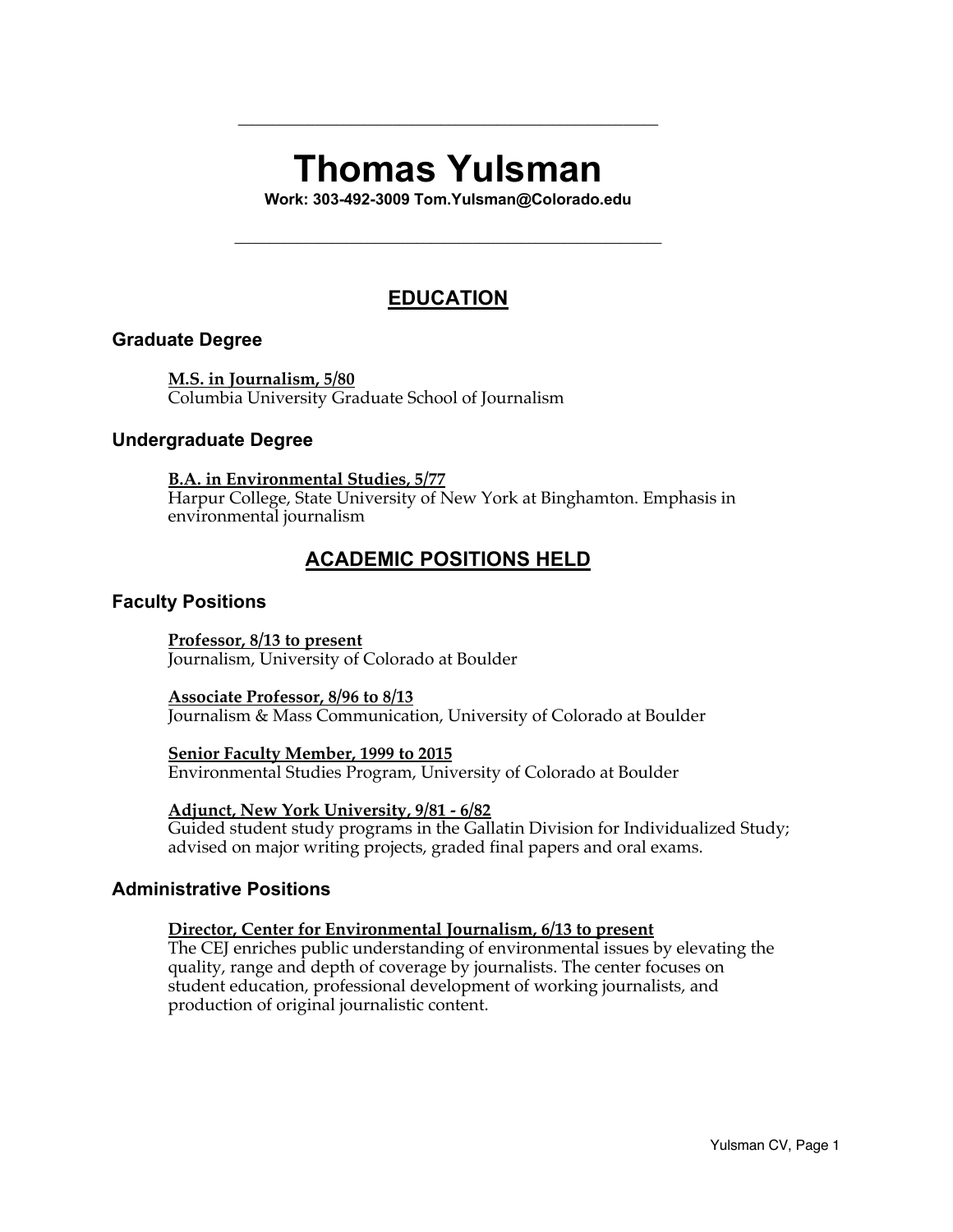• *Prime areas of administrative oversight*: Staff, budget, and programs, including environmental journalism emphasis in the JMC graduate program, the Ted Scripps Fellowships in Environmental Journalism, and The Water Desk. As part of these responsibilities I oversee organizing symposia and seminars; planning weekly seminars and regular field trips for the Scripps program; selection, onboarding and support of Scripps Fellows; planning and administration of all aspects of The Water Desk; planning and administration of new and existing CEJ initiatives, programs and projects; outreach to the CU campus and coordination with other university programs; outreach to the environmental journalism professional community in the U.S. and abroad; the CEJ Web site.

#### **Director, Graduate Certificate in Environment, Policy and Society: 1/1/09 to 1/31/19**

Oversaw administrative details of the program, including planning, curriculum and course approvals, student affairs, and coordination with academic units. The certificate provided an interdisciplinary specialization for students in M.A., Ph.D., and J.D. programs at CU-Boulder and formed the basis for the environmental emphasis within the JMC master's program. (Note: the certificate was phased out in 2019)

#### **Co-Director, Center for Environmental Journalism, 6/03 to 6/13**

Shared oversight of CEJ administrative duties with Prof. Len Ackland, now retired.

#### **News-Editorial Sequence Head, CU SJMC 8/04 through 12/08**

Handled administrative duties for the News-Editorial Sequence in the School of Journalism & Mass Communication, including faculty course assignments, undergraduate admissions to the sequence, implementation of sequence policies and procedures, and the training and coordination of adjuncts and instructors. Provided liaison between News-Editorial faculty and administration of the school, and leadership within the sequence during curriculum revision. Performed outreach with the professional journalism community.

# **RESEARCH & CREATIVE WORK SINCE 1996**

#### **Books**

1. Yulsman, T. (2002). *ORIGINS — The Quest for Our Cosmic Roots*. Bristol, Princeton, Institute of Physics Publishing (377 pages). Chronicles latest findings on the origin of the universe, galaxies and clusters, solar systems and life, and profiles scientists involved in this cutting-edge work. (Finalist for Colorado Book Award.)

#### **Articles, Radio, Multimedia/Interactive, Academic Papers**

- 1. Yulsman, T. (2021), "The Death of Climate Denial?," Discover, Jan/Feb 2022 (published in 2021), pp 36-38. A 1,100-word article exploring whether scientific findings and extreme weather is leading to the decline of denial of climate change. Story for the science magazine's annual 'State of Science' issue.
- 2. Yulsman, T. (2021), "All Time Dry," Discover, Jan/Feb 2022 (published in 2021), pp 40- 41. A story for the science magazine's annual 'State of Science' issue exploring the megadrought afflicting the Colorado River Basin and surrounding region.
- 3. Yulsman, T. (2020), "The World's Biggest Polar Expedition," Discover, Jan/Feb 2021 (published in 2020), pp 41-43. A 1,000-word article on MOSAiC, one of the most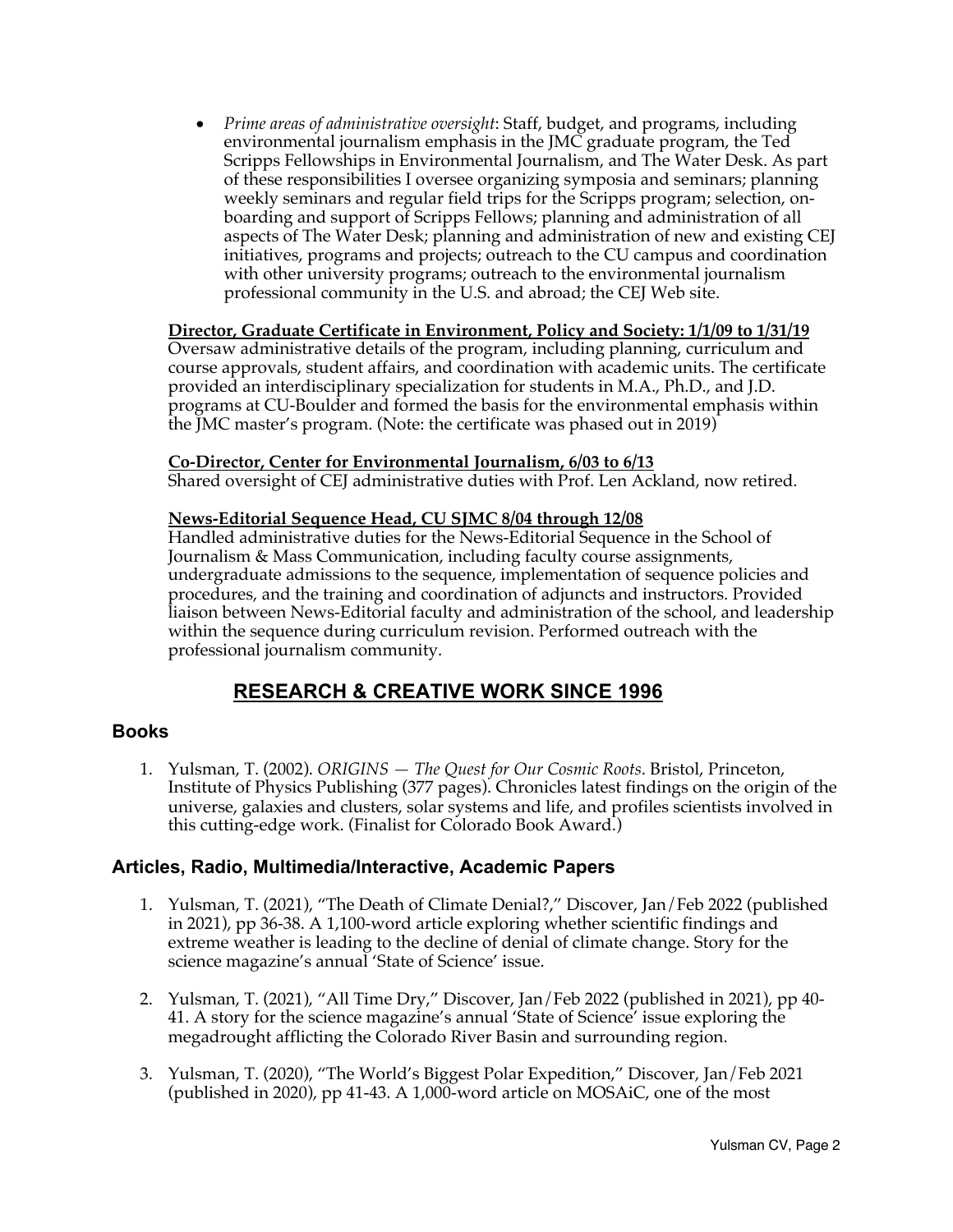important scientific expeditions ever undertaken in the Arctic. Story for the science magazine's annual 'State of Science' issue.

- 4. Yulsman, T. (2020), "A Glimmer of Hope For Global Emissions," Discover, Jan/Feb 2021 (published in 2020), p. 59. Story for the science magazine's annual 'State of Science' issue.
- 5. Yulsman, T. (2019), "Climate Beast," Teknisk Ukeblad, Jan. 22, 2019. A 1,000-word reported commentary about the need to focus on adaptation to climate change, published in a Norwegian magazine focusing on science and technology. https://fagpressenytt.no/artikkel/klimabeistet-truer-europa
- 6. Yulsman, T. (2017), "On Thin Ice," bioGraphic, May 31, 2017. A 5,000-word feature combining science and geopolitics with a narrative about scientists who froze their research vessel into Arctic sea ice in a daring venture to make first-ever observations in the dead of winter. http://www.biographic.com/posts/sto/on-thin-ice
- 7. Yulsman, T. (2017), "The Arctic in the Age of Trump," Dagbladet, Jan. 25, 2017. A 1,500 word analysis commissioned by one of Norway's largest newspapers and published during the 2017 Arctic Frontiers conference in Tromsø and just after the innauguration of President Trump. http://bit.ly/2ntASDw
- 8. Yulsman, T. (2016), "Parched California Tries to Grab Storm Water Before it Escapes", Scientific American, March 10, 2016. A commissed feature article on an innovative experiment aimed at recharging California's aquifers, which have been severely depleted thanks to the worst drought in the state in as many as 1,200 years. http://bit.ly/2jgTbN6
- 9. Yulsman, T. (2015), "The Shifting Polar Paradox" ("Paradoksene med global oppvarming"), Nord24, Jan. 19, 2015. A commissioned 1,000-word preview of the Arctic Frontiers conference in Tromsø, Norway, for a Norwegian news organization. http://www.nord24.no/The\_Shifting\_Polar\_Paradox\_Fordelene\_med\_global\_oppvar ming -5-32-13320.html (Expanded version published at Discover magazine ImaGeo blog: http://blogs.discovermagazine.com/imageo/2015/01/19/shifting-polar $paradox$ )
- 10. Yulsman, T. (2015), "Climate Change is Not in Hibernation," #2 in Top 100 Stories of the Year, Discover Magazine, Year in Science 2014 special issue, Jan/Feb, vol. 36, issue 1, p. 11.
- 11. Yulsman, T. (2015), "West Antarctic Ice Sheet Collapses," side bar to #2 article for Discover Magazine's Year in Science 2014 issue, Jan/Feb, vol. 36, issue 1, p. 11.
- 12. Yulsman, T. (2014), "CO2 Hits 400 ppm Does it Matter?" #3 in Top 100 Stories of the Year, Discover Magazine, Year in Science 2013 special issue, Jan/Feb, vol 35, issue 1, p. 14.
- 13. Yulsman, T. (2014), "The Colorado Deluge," #60 in Top 100 Stories of the Year, Discover Magazine, Year in Science 2013 special issue, Jan/Feb, vol. 35, issue 1, p. 64.
- 14. Yulsman, T. (2014), "The Colorado River in Drought's Grip," #67 in Top 100 Stories of the Year, Discover Magazine, Year in Science 2013 special issue, Jan/Feb, vol. 35, issue 1, p. 70.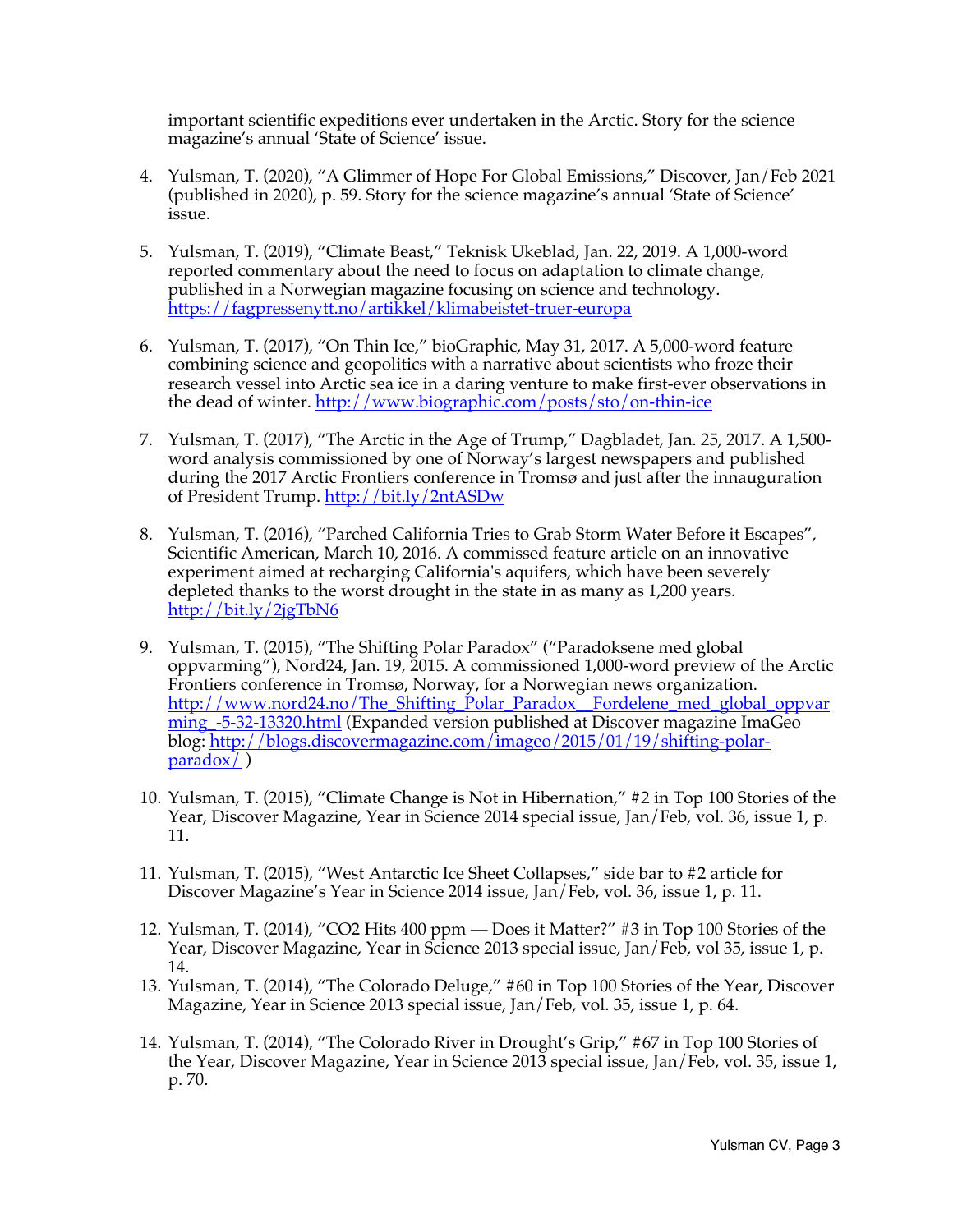- 15. Yulsman, T. (2013), "On the Ground in Colorado: Digging Out After the Deluge," feature article for Time magazine, Sept. 18, 2013. Online publication only:  $\frac{http://ti.me/17KmgkU}{http://ti.me/17KmgkU}$ . Written with reporting help from Michael Kodas and graduate student Christi Turner.
- 16. Boykoff, M., Yulsman, T. (2013), "Political economy, media, and climate change: sinews of modern life," Wiley Interdisciplinary Reviews: Climate Change. Vol. 4, Issue 5, pp. 359-371. Published online first, May 30, 2013. DOI: 10.1002/wcc.233
- 17. Yulsman, T. (2012), "Western Fires: Payback Time?," article for The Daily Climate, June 29, 2012. Online publication only: http://bit.ly/LFx36z. Syndicated in at least two other publications:
	- Scientific American: "Fire Deficit May Trigger Fiercer Fires" http://bit.ly/NLJ1se
	- Climate Central: "Western Wildfires: Is it Time to Settle Some Debts?" http://bit.ly/NOYYhu
- 18. Contributor, "How on Earth," KGNU Radio, Boulder, July 2010 to present. Volunteer writer, executive producer, interviewer, and on-air co-host for KGNU's weekly ~30 minute science show. Worked with local science and environmental journalists to upgrade quality and professionalism of the program, and to involve JMC students. I have conducted more than 10 major interviews and participated in more than a dozen radio programs.
- 19. Yulsman, T. (2011), "Climate Change Tempers Good News About Colorado River Basin Water Supply," feature article for Climate Central, July 13, 2011. Online publication only: http://bit.ly/odabdf
- 20. Yulsman, T. (2011), "Greenhouse Gas Emissions Heading in the Wrong Direction," for Climate Central, June 6, 2011. Online publication only: http://bit.ly/jDPDOc
- 21. Yulsman, T. (2011), "Looking to the Tropics for Drought Relief," for Climate Central, May 27, 2011. Online publication only: http://www.climatecentral.org/news/lookingto-the-tropics-for-drought-relief/
- 22. Yulsman, T. (2011), "Building to the Future," feature article for Climate Central, May 19, 2011. Online publication only: http://bit.ly/j1ksYG
- 23. Yulsman, T. (2011), "In the Curve: Monitoring Rising Carbon Emissions," feature article for Climate Central, Feb. 28, 2011. (Online publication only: http://bit.ly/JTtbw3
- 24. Yulsman, T. and Bosworth, B. (2011), "Running Toward Empty," series of two featurelength articles for Climate Central, Jan. 18, 2011. Co-written with JMC master's student Brendon Bosworth. (Online publication only: http://www.climatecentral.org/news/running-toward-empty/)
- 25. Yulsman, T. (2010), "How Will We Know if 2010 Was the Warmest Year on Record?," feature article for Climate Central, Dec. 21, 2010. (Online publication only: http://bit.ly/dFQlqZ )
- 26. Yulsman, T. (2011), "Warmest November on Record, NASA Data Show," blog post for Climate Central, Dec. 10, 2011. (Online publication only:  $\frac{http://bit.ly/Jd1iS3)}{http://bit.ly/Jd1iS3)}$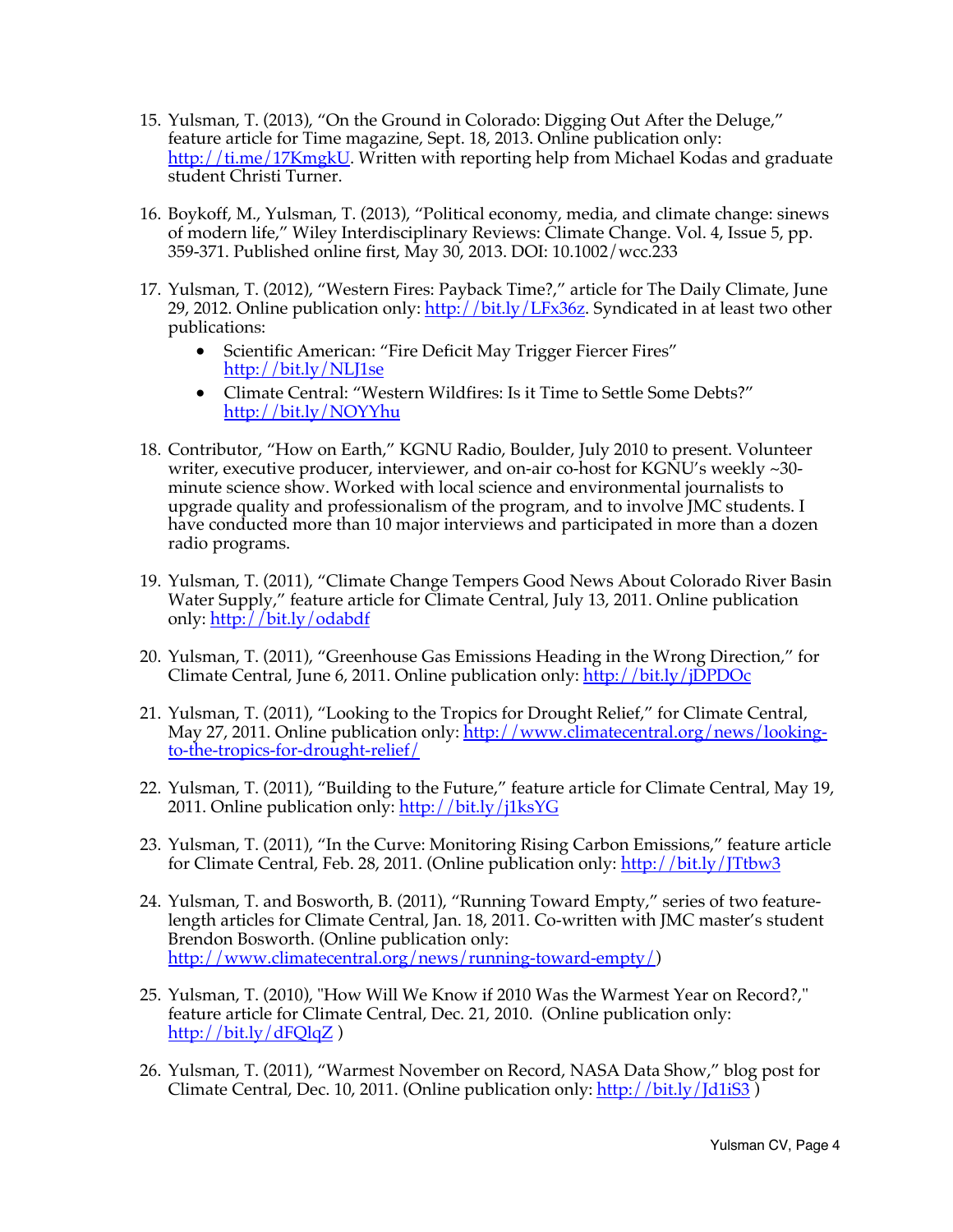- 27. Yulsman, T. (2009), "7 Tips for Covering Climate Change," article for Poynter Online, Dec. 12, 2009. (Online publication only: http://www.poynter.org/content/content\_view.asp?id=174746)
- 28. Yulsman, T. (2009), "Covering Climate Change," News University, published online by the Poynter Institute in conjunction with Internews. Nov. 30, 2009. (http://www.newsu.org) Content creator for multimedia online course on covering climate change targeted at journalists and other communicators. Features near-booklength content on the science of climate change, plus attendant policy and communication issues. Worked with Web designer to create interactive features such as games, quizzes and polls to present complex material in an engaging format.
- 29. Yulsman, T. (2009), "Coming to a Political Beat Near You: Policy Wars Over Global Warming," Nieman Reports (publication of the Nieman Foundation for Journalism at Harvard), Spring 2009. (Published in print and online; http://www.nieman.harvard.edu/reportsitem.aspx?id=100985)
	- Yulsman, T. (2008 & 2009), "The Open Notebook Project," CEJournal. (http://www.cejournal.net/?page\_id=598) and cross-posted by Nieman Reports (http://www.nieman.harvard.edu/reportsitem.aspx?id=100986) This material formed the research basis of the feature article in Nieman Reports. An interactive project consisting of five articles published online at the Center for Environmental Journalism weblog. Based on interviews with journalists and scientists. (Material also used in "Covering Climate Change" course listed above.)
- 30. Yulsman, T. (2007), "Grass is Greener," Audubon magazine, v. 109 no. 5, Sept./Oct. 2007, p. 80-86. (Published in print and online: http://www.audubon.org/magazine/september-october-2007/the-virtues-switchgrassalternative ) Feature article on biofuels, focusing on the prospects for cellulosic ethanol made from prairie grasses, agricultural wastes and other woody materials.
	- Yulsman, T. (2007), "Brewing a Better Ethanol," Audubon magazine online, Sept./Oct. 2007 (Published in print and online: http://www.audubonmagazine.org/features0709/energy-webexclusives.html). Text side bar to "Grass is Greener." (See above.)
- 31. Dodson, L. and Yulsman, T., (2007), "Brewing a Better Ethanol" (video), Audubon magazine online, Sept./Oct. 2007 (http://audubonmagazine.org/features0709/energywebexclusives.html). Co-creator of 5-minute video to accompany "Grass is Greener" feature article online. (See above.)
- 32. Yulsman, T. (2006), "Snow Daze," Audubon, Jan., 2006: Article on the ecological benefits of avalanches, with accompanying information on the science of the slides themselves. Selected as a notable article, "Best American Science and Nature Writing 2007". (Published in print and online: http://www.audubonmagazine.org/truenature/truenature0601.html)
- 33. Contributing writer, "Transforming Energy," documentary by filmmaker Chuck Davis about solutions to climate change. Premiered at Boulder Theater, 9/5/06. (Preview: http://www.throughlineproductions.com/reviews/rev\_te.html)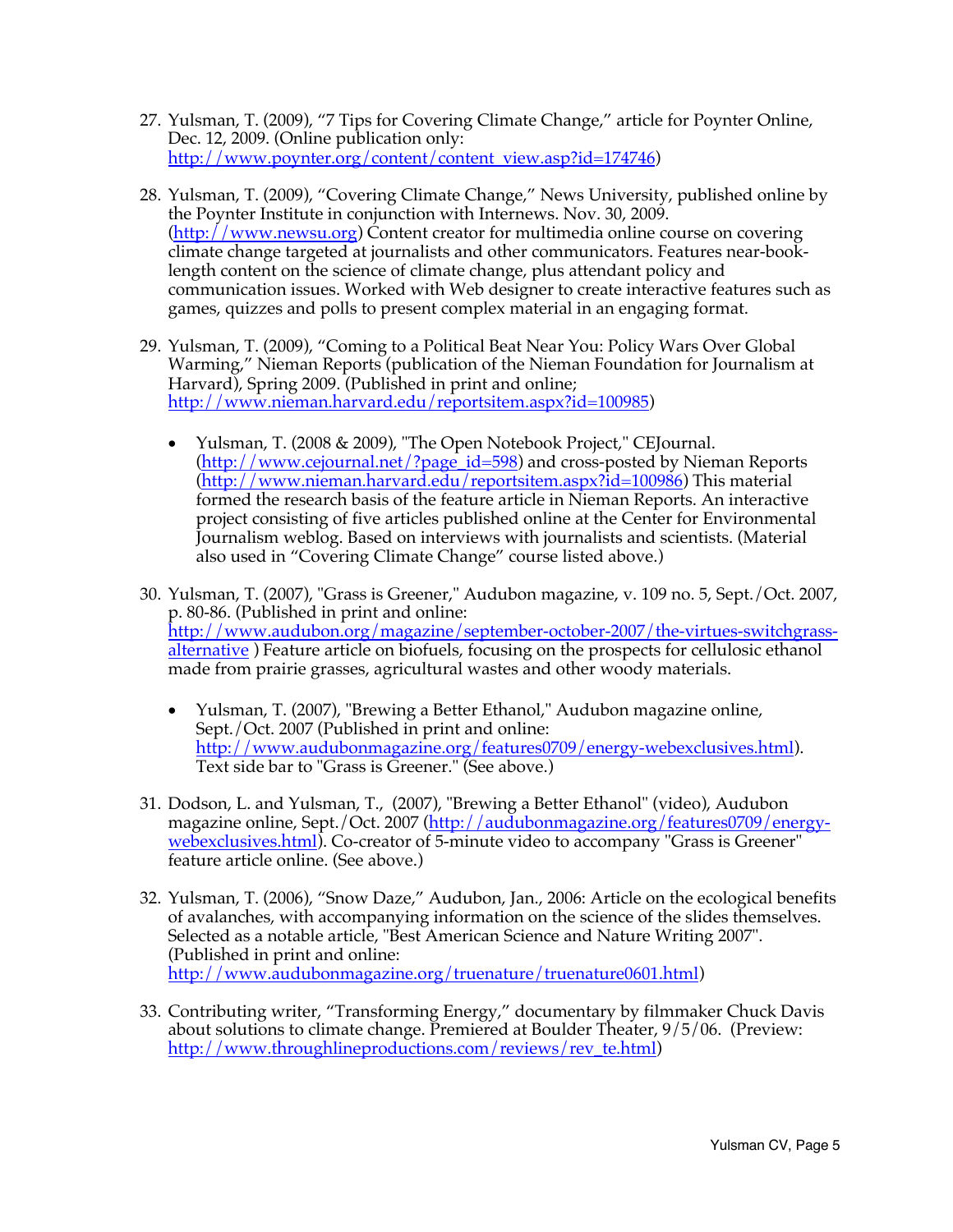- 34. Yulsman, T. (2003), "Meltdown." Audubon, Dec. 2003, Vol. 105, No. 4, pp. 38-44. Article on vanishing glaciers and the resulting ecological impact. (Published in print and online: http://www.audubonmagazine.org/truenature/truenature0312.html)
- 35. Jobe, M., Yulsman, T. (2002), "Environmental Resources on the Web." Searchable online database and directory of Web-based environmental information. Prof. Jobe and I designed the database and supervised the work of three graduate students, who worked with us to construct it. (No longer available online.)
- 36. Yulsman, T. (2001), "In Search of Fresh Fall." Astronomy, March, Vol. 29 Issue 3, pp. 48- 53. Feature article on a meteorite impact and what scientists learned about the origin of the solar system from the fallen fragments.
- 37. Yulsman, T. (2000), "Lost in the Outback." Current Science, September. 22, Vol. 86 Issue 2, p.12-13. Feature article on the natural history of the Bungle Bungle region of Australia.
- 38. Yulsman, T. (1999), "Twisted Trees." Audubon, Nov./Dec., Vol. 101 Issue 6, pp. 30-35. Feature article on the ecology of the timberline ecotone.
	- Yulsman, T. (1999), "Rusting Trees." Audubon, Nov. */Dec.*, Vol. 101 Issue 6, p. 35. Side bar on the blister rust pathogen devastating white bark pine in the West.
- 39. Yulsman, T. (1999), "Give Peas a Chance." Astronomy, September, Vol. 27 Issue 9, pp. 38-46. Cover feature article on Stephen Hawking and Neil Turok's "pea instanton" theory of the origin of the universe.
- 40. Yulsman, T. (1998), "The Day the Sea Stood Still: Ancient Eruptions, Global Warming and Mass Death." The Washington Post, September 9, pp. H1 & H6-H7 (~3,200 words). Feature article on the most dramatic sudden episode of global climate change in Earth's history. (Published in print and online: http://www.washingtonpost.com/wpsrv/national/horizon/sept98/sea.htm)

*Reprinted:*

- Yulsman, T. (2000), "The Day the Sea Stood Still." *Current Perspectives in Geology*, Brooks-Cole, (McKinney, McHugh and Meadows eds), pp. 164-166.
- Yulsman, T. (1999), "The Day the Sea Stood Still Part 1." Geotimes, Feb., Vol. 44 Issue 2, pp. 14-17. (Note: Geotimes is a monthly journal of the American Geological Institute.)
- Yulsman, T. (1999), "The Day the Sea Stood Still Part 2." Geotimes, Feb., Vol. 44 Issue 3, pp. 16-18.
- 41. Yulsman, T. (1998), "Mammals and Warmth." The Washington Post, September. 9, p. H7. Article on how global warming 55 million years ago spurred the evolution of our primate ancestors.
- 42. Dowling, C. G. & Yulsman, T. (1998), "The Best Lawn." This Old House, May, pp. 124- 131. Feature on ecologically responsible lawn care.

*Reprinted:* Dowling, C. G. & Yulsman, T. (1998), "Gorgeous Organic Grass." News & Observer, June 20, p. E. 2.

43. Yulsman, T. (1998), "From Pebbles to Planets." Astronomy, February, Vol. 26 Issue 2, pp. 56-62. Feature article on the origin of planets.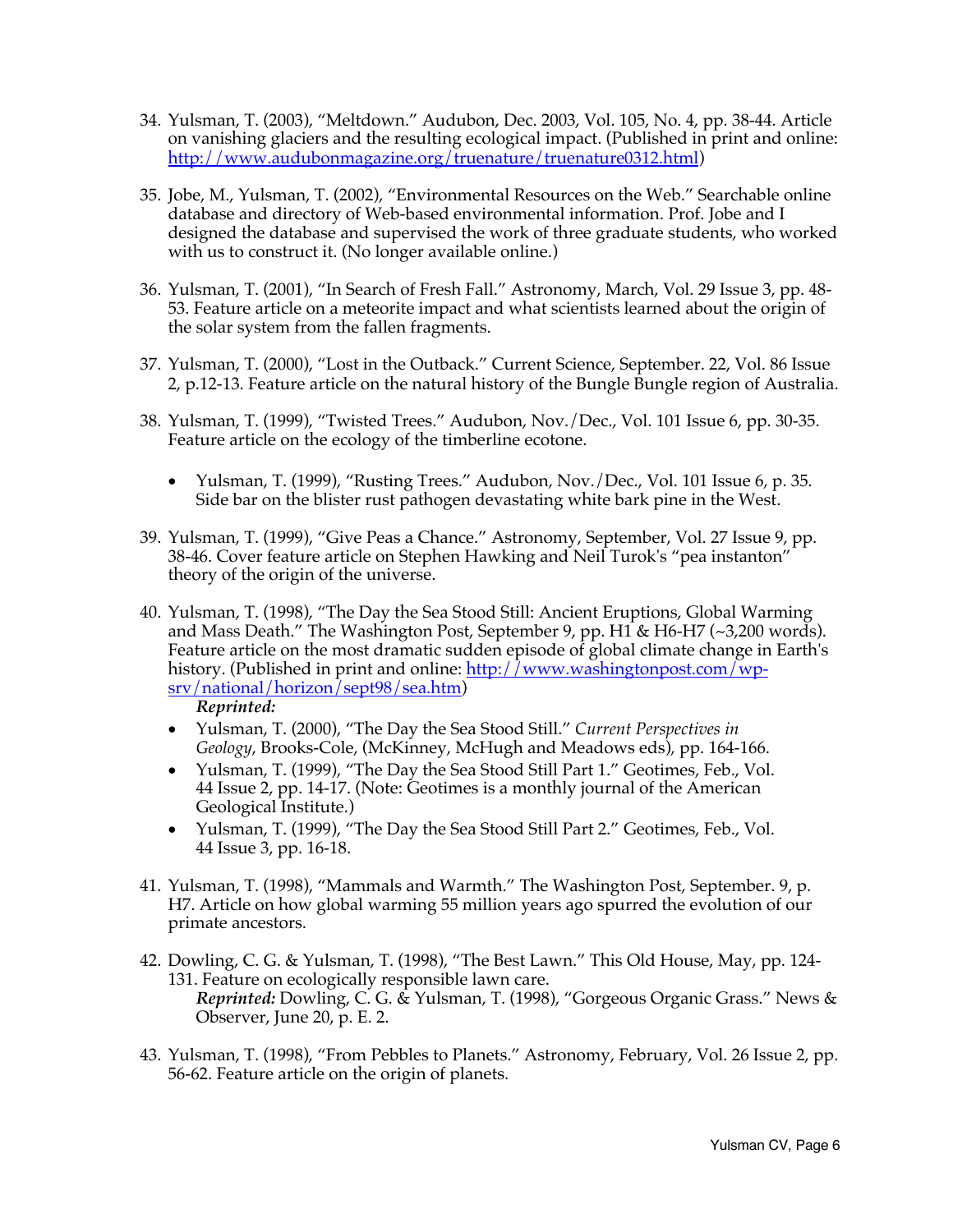- 44. Yulsman, T. (1998), "Seismic Mystery Down Under." Earth, February, Vol. 7 Issue 1, pp. 20-21. News feature about a possible test of a nuclear weapon by a terrorist group in the Australian outback.
- 45. Yulsman, T. (1997), "Urban Eyes." Earth, August, Vol. 6 Issue 2, pp. 56-62. Feature on remote sensing describing how the line between the natural world and city life is best seen from above.
- 46. Yulsman, T. (1997), "Earth In Action." Earth, April, Vol. 6 Issue 2, pp. 36-41. Feature on remote sensing describing how images of Earth from space reveal mountains in motion, the impacts of asteroids, and other evidence of the dynamic nature of planet Earth.
- 47. Yulsman, T. (1997), "It's a Small World After All." Earth, February, Vol. 6 Issue 1, pp. 50- 55. Feature about the world of micro space — micro minerals and marine organisms tinier than a grain of sand.
- 48. Yulsman, T. (1996), "The Best of Space Shuttle Photography." Earth, December, Vol. 5 Issue 6, pp. 50-57. Photo feature and article on photography from the space shuttle and what it reveals of Earth processes.

# **Analysis, Commentary, Opinion, Journalistic Blogging**

- 1. Yulsman, T. (Feb. 2013 to present), ImaGeo column, Discover magazine. (https://www.discovermagazine.com/blog/imageo ) I am editor and content creator for the column, which focuses on the intersection of imagery, imagination and Earth. Includes fully reported articles in addition to commentary, blog postings and multimedia content. (Stats as of Jan. 2, 2022: more than 1,100 total articles; greater than 7.25 million page views.)
- 2. Yulsman, T. (2008 to 2012), CEJournal, the online publication of the Center for Environmental Journalism. Before the launch of ImaGeo (see above) I was editor and chief writer for the weblog. As of June, 2012, I posted well over 400 individual articles comprising more than 260,000 words; 220,000+ total page views, and readers in more than 100 countries.
- 3. Yulsman, T. (2012), "Flames, Causes and Context," Columbia Journalism Review, July 18, 2012. (Online publication only; http://www.cjr.org/the\_observatory/colorado\_wildfires\_climate\_dro.php ) An extended review of media coverage of the rash of Western wildfires that broke out in June of 2012.
- 4. Yulsman, T. (2012), "Frankenstorm Sandy: A Meteorological Monstrosity with Links to Global Warming?", The Boulder Stand, Oct. 28, 2012. (Online publication only.) http://www.theboulderstand.org/2012/10/28/frankenstorm-sandy-a-meteorologicalmonstrosity-with-links-to-global-warming/
- 5. Yulsman, T. (2012), "Vanishing Act: Drought and Warmth Send Colorado's Snowpack into Freefall", The Boulder Stand, April 2, 2012. (Online publication only.) http://www.theboulderstand.org/2012/04/02/vanishing-act-drought-and-warmthsend-colorados-snowpack-into-freefall/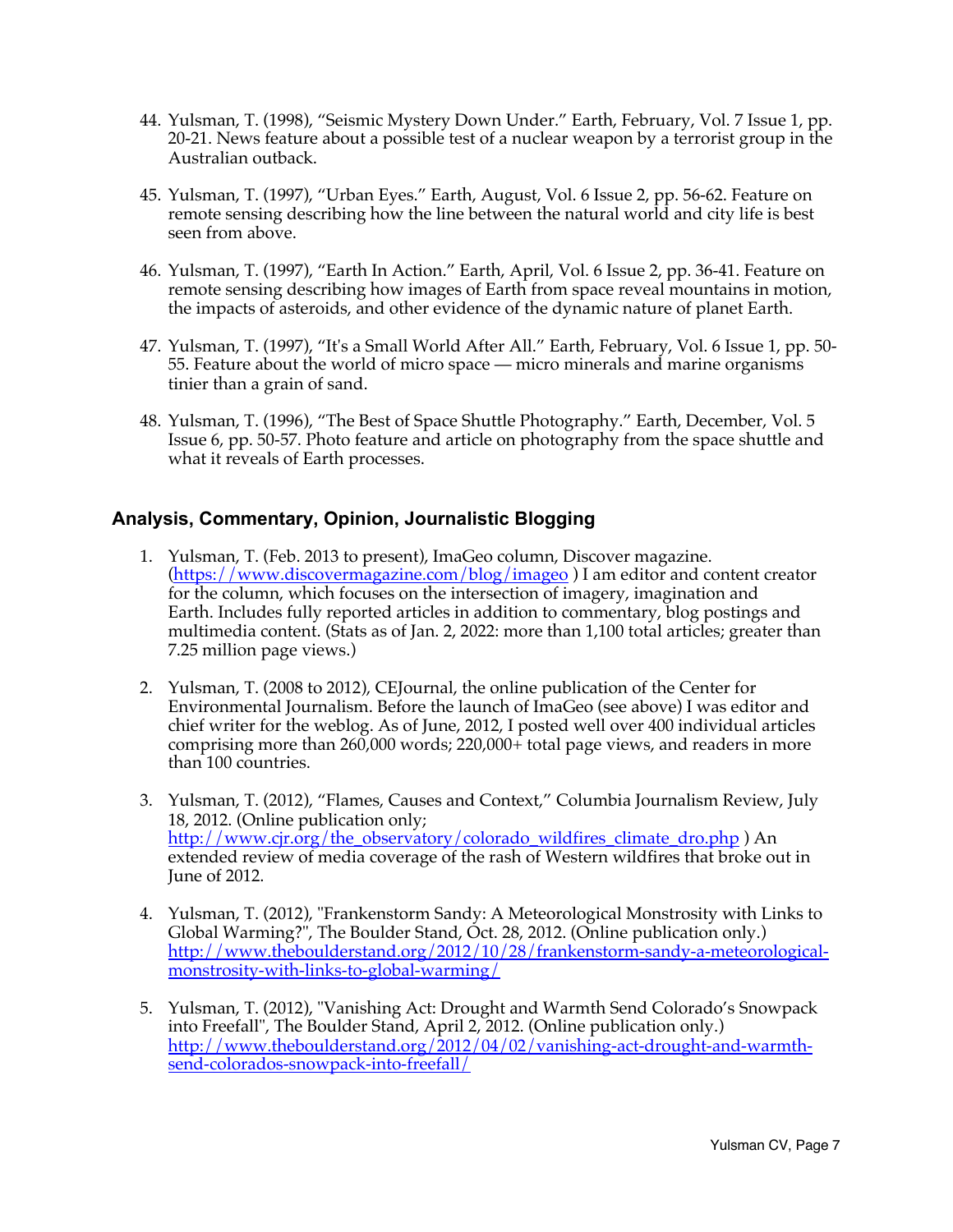- 6. Yulsman, T. (2012), "Climate Skeptics on Record Heat: Have a Nice Big Slice of Cherry Pie," The Boulder Stand, March 24, 2012. (Online publication only.) http://www.theboulderstand.org/2012/03/24/climate-skeptics-on-record-heat-have-anice-big-slice-of-cherry-pie/
- 7. Yulsman, T. (2012), "Drying Up," The Boulder Stand, March 16, 2012. (Online publication only.) http://www.theboulderstand.org/2012/03/16/drying-up/
- 8. Yulsman, T., Revkin, A. (2010), "On the Causes of Climate Deadlock," guest commentary in the New York Times DotEarth blog, March 9, 2010. (Online publication only: http://dotearth.blogs.nytimes.com/2010/03/09/on-the-causes-of-climatedeadlock/)
- 9. Yulsman, T. (2009), "Reporting the Truth about the Facts," Yale Forum on Climate Change & the Media, March 17, 2009. (Online publication only; http://www.yaleclimatemediaforum.org/2009/03/comments-on-pooley-analysis/) One of five contributions to a compilation of commentaries about Eric Pooley's critique and analysis of press coverage of climate change.
- 10. Yulsman, T. (2008), "Reporting and Commentary of Science Times Columnist & Blogger John Tierney," The Yale Forum on Climate Change & the Media, Feb. 19, 2008. (Online publication only; http://www.yaleclimatemediaforum.org/2008/02/reporting-andcommentary-of-science-times-columnist-blogger-john-tierney/) News analysis of John Tierney's work as a reporter and blogger at the New York Times.
- 11. Yulsman, T. (2007), "Environmental Journalism Now," Center for Environmental Journalism weblog (http://cejnewsviews.blogspot.com/), February and March 2007. I created this weblog for the CEJ and wrote all 44 articles. (Suspended and then revived as "CEJournal.")
- 12. Yulsman, T. (2007), "What a Difference a Year and Maybe a Movie Makes," Prometheus, Center for Science & Technology Policy Research weblog, Nov. 13, 2007. (Online publication only: http://sciencepolicy.colorado.edu/prometheus/archives/climate\_change/001072what\_ a\_difference\_a\_.html) Column-length article on increasing acceptance of global climate change, based in part on conference call with Ken Cohen, ExxonMobil vice president.
- 13. Yulsman, T. (2007), "Sustainability: John Stossel vs Anderson Cooper, Prometheus, Center for Science & Technology Policy Research weblog, Oct. 26, 2007. (Online publication only: http://sciencepolicy.colorado.edu/prometheus/archives/author\_yulsman\_t/index.ht  $m\overline{\text{m}}$  (001249) Compares and contrasts coverage of global environmental issues in a John Stossel 20/20 segment with "Planet in Peril," a CNN documentary on sustainability.
- 14. Yulsman, T. (2007), "Waxman vs. EPA; Hansen vs. Carbon," Prometheus, Center for Science & Technology Policy Research weblog, Nov. 8, 2007. (Online publication only: http://sciencepolicy.colorado.edu/prometheus/archives/author\_yulsman\_t/index.ht  $m\hat{H}$  001259) Discusses decision by U.S. EPA to approve an application for construction of a new coal-fired power plant without requiring mitigation of  $CO<sub>2</sub>$ , as well as a paper arguing climate change and carbon sequestration.
- 15. Yulsman, T. (2007), "Historic Declaration by Climate Scientists," Prometheus, Center for Science & Technology Policy Research weblog, Dec. 5, 2007. (Online publication only: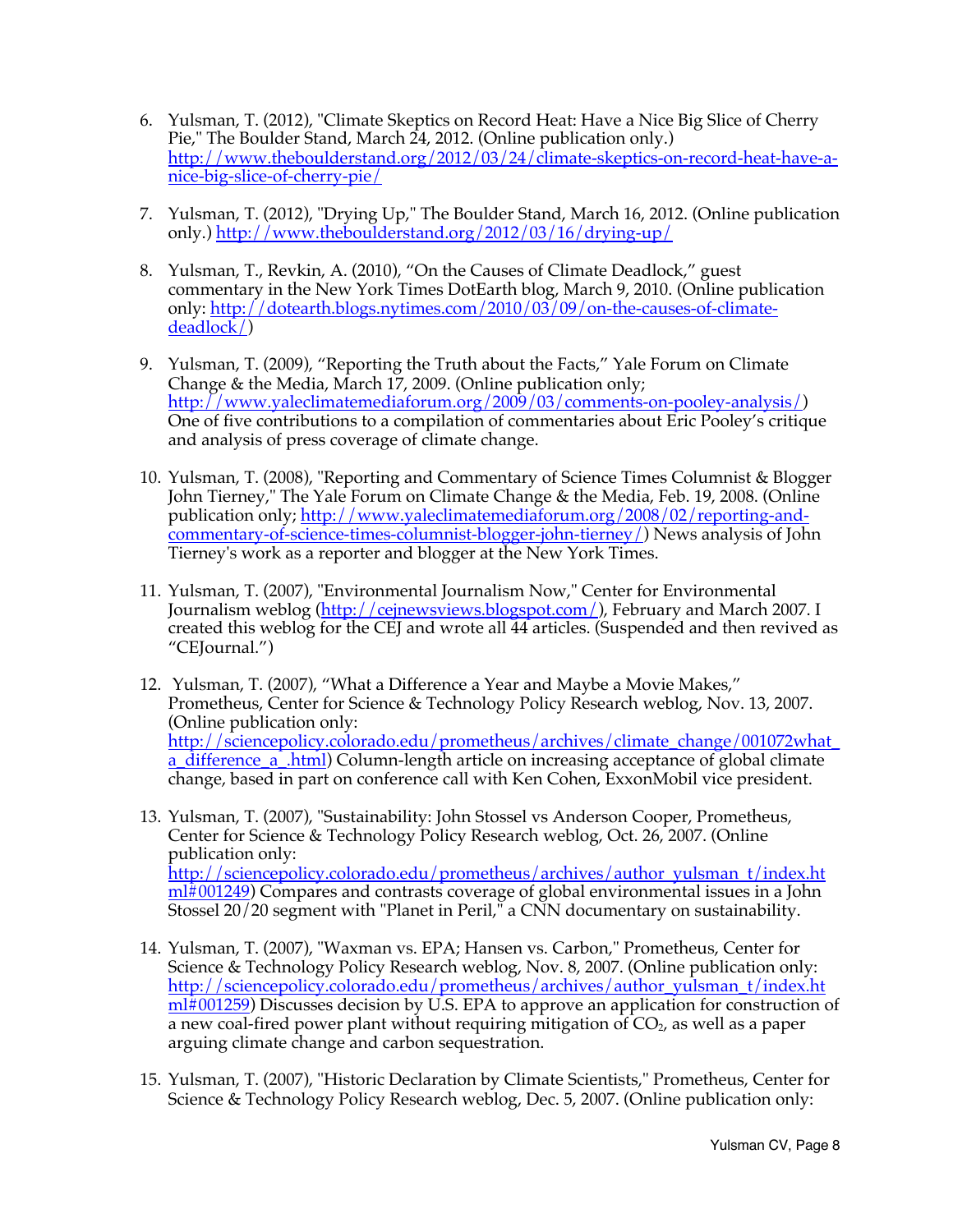http://sciencepolicy.colorado.edu/prometheus/archives/author\_yulsman\_t/index.ht  $m\hat{H}$  001278) Discusses declaration by 200 climate scientists calling for immediate steps to bring greenhouse gas emissions under control.

- 16. Yulsman, T. (2006), "Beyond Balance," Prometheus, Center for Science & Technology Policy Research weblog, Nov. 13, 2006. (Online publication only: http://sciencepolicy.colorado.edu/prometheus/archives/climate\_change/000987tom\_ yulsman\_beyond\_.html: Column-length analysis of media coverage of global warming.
- 17. Yulsman, T. (2006), "What is Science?: Reflections on the Dover, Pennsylvania Decision," Prometheus, Center for Science & Technology Policy Research weblog, Jan. 9, 2006. (Online publication only: http://sciencepolicy.colorado.edu/prometheus/archives/author\_yulsman\_t/index.ht  $ml)$  Column-length article on the central question in the evolution/intelligent design debate — and in the Dover, PA trial.
- 18. Yulsman, T. (2005), "Science and Religion Face Off: the Two Really Aren't Incompatible," Denver Post, Nov. 20, 2005, p. 1E: Lead opinion column in the *Perspective* section.
- 19. Yulsman, T. (2005), "Political Interference With Science Real, Troubling," Denver Post, Aug. 21, 2005, p. 1E: opinion column in the *Perspective* section.
- 20. Yulsman, T. (2005), "With or Without Kyoto: Treaty wouldn't slow down global warming," Denver Post, July 10, 2005, p. 1E: lead opinion column in the Post's *Perspective* section, on the need to move beyond the Kyoto Protocol if we are going to do something about global warming.

## **Invited Talks & Conference Presentations**

- 1. "Teaching climate journalism," invited presentation at an international workshop on that same subject organized by faculty at Oslo Metropolitan University and held in Delhi, India, Nov. 16, 2018. (Participation via Skype.)
- 2. "Climate change from Reagan to Trump: the perspective of an American science journalist," Nov. 17, 2017. I was invited to give this talk to students and faculty at Oslo and Akershus University College, as part of the Arctic Lenses program.
- 3. "The Arctic Story Today," invited panelist, Arctic Frontiers conference, Jan. 24, 2017. I joined a panel of international journalists to discuss geopolitics, science, and other issues related to rapid climate change in the Arctic.
- 4. "With Climate Journalism Like This, Who Needs Fiction?." Invited speaker, Roger Tatarian Journalism Symposium at Fresno State University examining the role of journalism in debates surrounding climate change. April 3, 2014. (One of three speakers flown in for the symposium.)
- 5. "Climate Change and Global Security: Facts, Forecasts, and Future Options." Invited talk, Bulletin of the Atomic Scientists dinner and discussion, September 18, 2013. (One of four speakers.)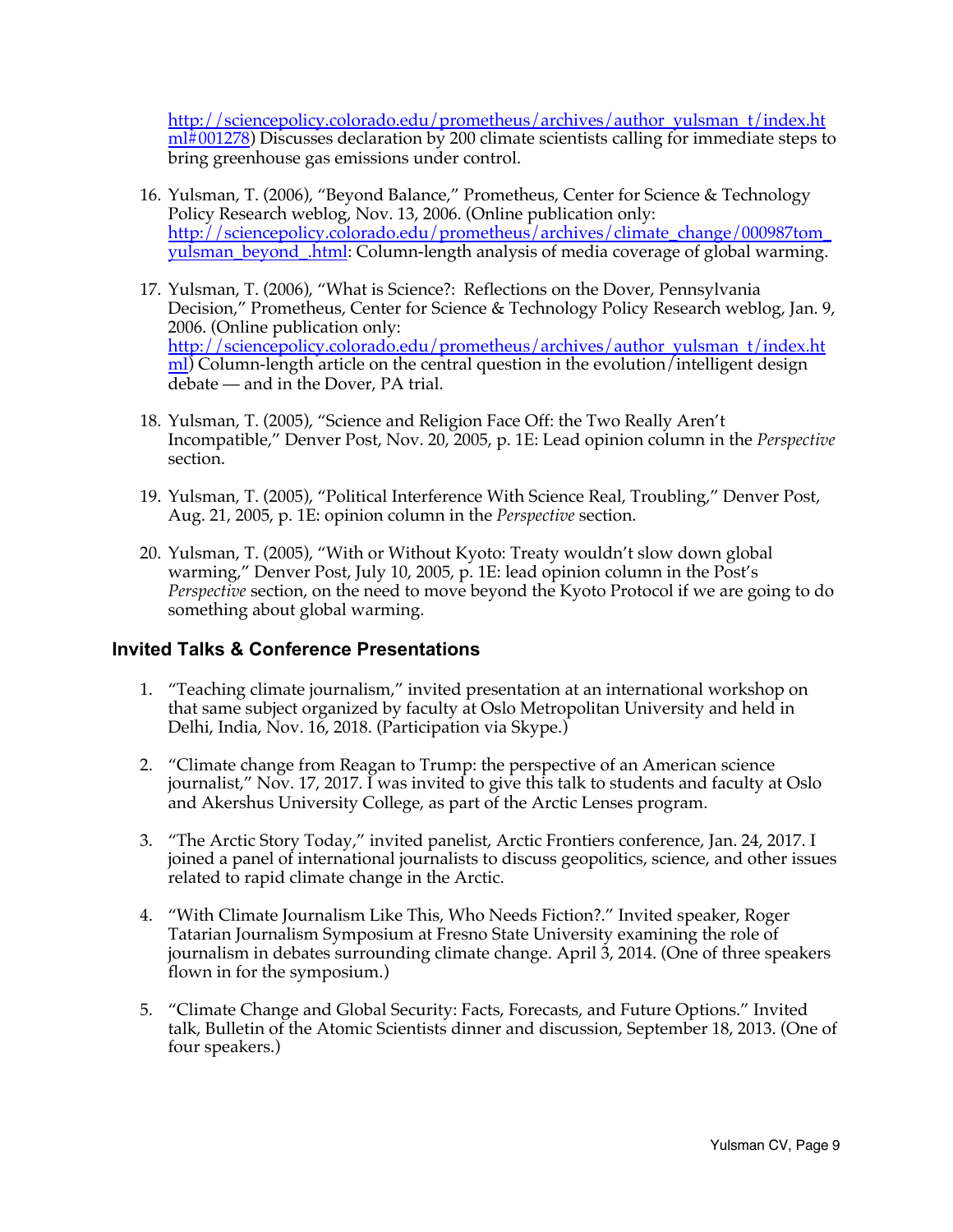- 6. "Climate Change: Communication, Public Opinion & Policy." Invited presentation at the World Renewable Energy Forum, panel on communicating climate change, May 15, 2012.
- 7. "Fairness Without False Balance." Invited panel presentation, Science Writing in the Age of Denial conference, University of Wisconsin, Madison, April 22, 2012.
- 8. "Telling Inconvenient Truths." Keynote address on climate science, policy and communication to the American Polar Society annual meeting, Boulder, Colorado, May 13, 2010
- 9. "Journalism 2.0 and Public Communication of Environmental Issues." Invited conference presentation at the Association for Environmental Studies and Sciences annual meeting, Madison, WI, 10/9/09. Session on "Representing climate change through mass media — interdisciplinary challenges and opportunities."
- 10. "The Disconnect Between Journalism & Science." Invited conference presentation at the American Geophysical Union meeting, session on "Educating the Public About Science Through the Media: Lessons Learned and Ways Forward," Dec. 15, 2006.
- 11. "Climate Change & Big Business the Next 50 Years," Society of Environmental Journalists," Oct. 11, 2002. Invited presenter and co-leader of discussion with working environmental journalists. (With Eileen Claussen, President of the Pew Center on Global Climate Change.)

## **Website Development**

- 1. The Water Desk, spring 2019, https://waterdesk.org: Oversaw the design by a consultant and Water Desk Director Mitch Tobin of the website for our initiative focusing on Western water issues.
- 2. The Boulder Stand, Summer 2011. Created the mission statement, prospectus and launch plan for this online environmental magazine published out of the Center for Environmental Journalism. Working with students, oversaw design of the site (using Wordpress), which is now an independent student publication. http://www.theboulderstand.org
- 3. CEJournal, the blog of the Center for Environmental Journalism, February 2007. Wrote the mission statement and editorial plan, created the design (using Wordpress), and launched the site. http://www.cejournal.net

# **Selected Publications Prior to Joining JMC Faculty**

- 1. Yulsman, T. (1996), "Seafloor Laid Bare." Earth, June, pp. 42-51. Cover story about the most detailed global map of seafloor ever produced.
- 2. Flanagan, R. & Yulsman, T. (1996), "On Thin Ice." Earth, April, pp. 44-51. Feature on research into the role of Antarctic oceanic circulation and heat transport in the global climate system.
- 3. Yulsman, T., "Earth Views," 1992-1996. As editor-in-chief of Earth magazine, I wrote a total of 22 bimonthly editorials on subjects that included ozone depletion, global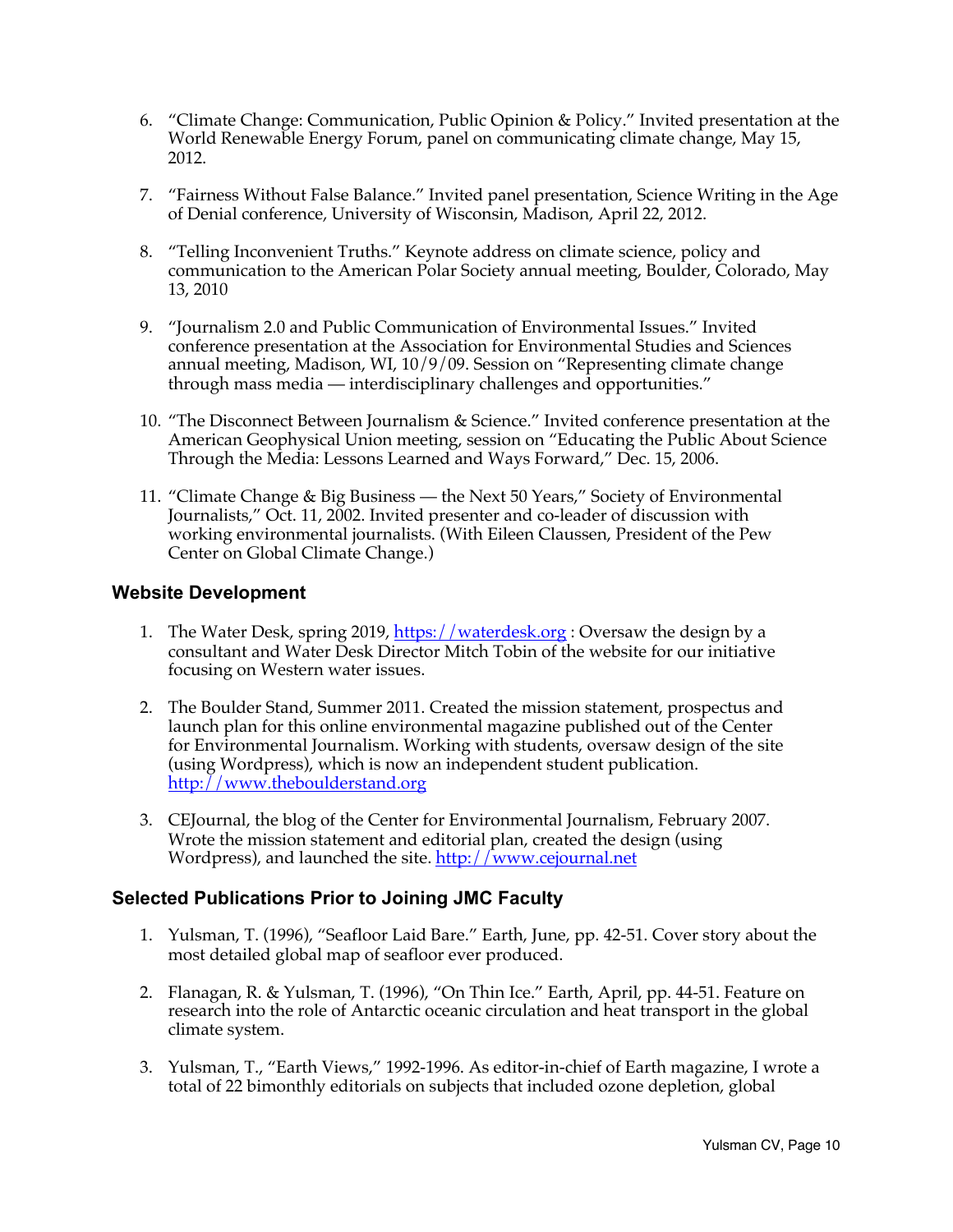warming and proposed funding cuts for research in the earth and environmental sciences between 1992 and 1996.

- 4. Yulsman, T. (1995), "Earth Unveiled." Earth, Dec., pp. 36-43. Cover story describing a new technique for producing beautiful images of Earth as it would appear from space if the normal obscuring veil of clouds were not there.
- 5. Shurkin, J. & Yulsman, T. (1995), "Assembling Asia." Earth, June, pp. 55-59. Feature on how Asia (and perhaps all continents) was put together.
- 6. Yulsman, T. (1994), "Lost in the Outback." Earth, Dec., pp. 24-34. Natural history cover story about a journey through the "Bungle Bungles," one of Australia's most extraordinary wilderness areas.
- 7. Yulsman, T. (1993), "Charting Earth's Final Frontier." July, pp. 36-41. Story and photos related to exploration of the seafloor.
- 8. Yulsman, T. (1992), "Study Challenges Cholesterol Cutters." Medical Tribune News Service, March 2. Story on findings of a study that found a higher rate of death among middle-aged men involved in programs to reduce the risk of heart attack. (Wire story sent to news outlets worldwide.)
- 9. Yulsman, T. (1992), "If You Can't Stand the Heat." Travel & Leisure, Jan. Traveler's health column.
- 10. Yulsman, T. (1991), "When Tropical Diseases Follow You Home." Travel & Leisure. Traveler's health column.
- 11. Yulsman, T. (1991), "More Soldiers Live, More Civilians Die." Medical Tribune News Service, August 7. How the impact of warfare has changed over time. (Wire service story to news outlets worldwide).
- 12. Yulsman, T. (1991), "Lead Hazards at Home." The New York Times Magazine, April 28. Environmental health hazards posed by lead.
- 13. Yulsman, T. (1991), "Review of "World on Fire." The New York Times Book Review, Feb. 17. Book review of Senator George J. Mitchell's book on global climate change.
- 14. Yulsman, T. (1988), "Sleepless Nights." Self magazine, December. New research on insomnia and treatments.
- 15. Yulsman, T. (1988), "Light at the End of the Tunnel." Discover, November. Prospects for photovoltaic energy and nuclear power.
- 16. Yulsman, T. (1988), "Breaking Away." Discover, October. Description of the technology behind advanced bicycles.
- 17. Yulsman, T. (1988), "Medical Misinformation: Bad Advice to Avoid." Travel & Leisure, July. Traveler's health column.
- 18. Yulsman, T. (1988), "Allergies." The New York Times Magazine. April 17. New findings about the causes and treatment of allergies.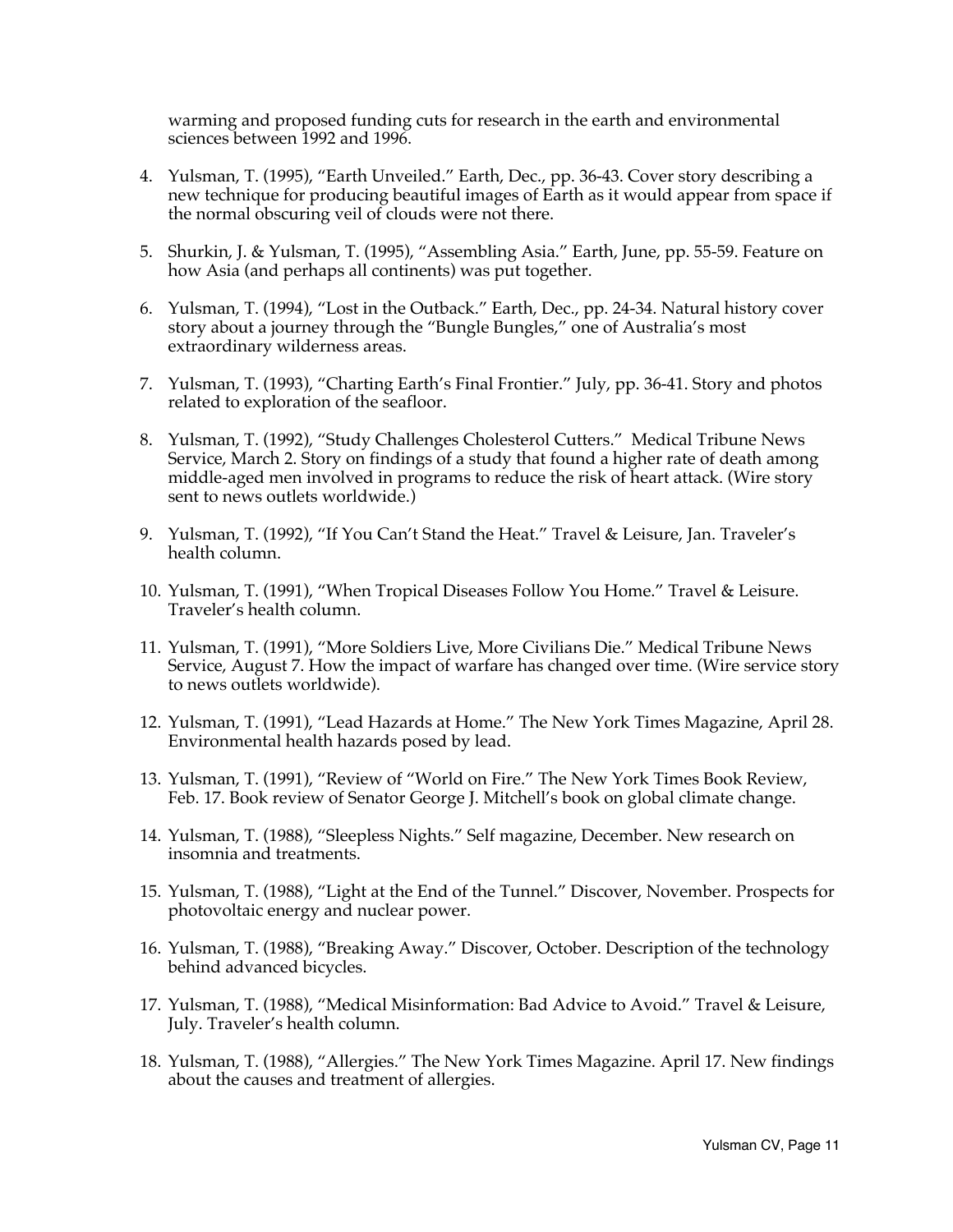- 19. Yulsman, T. (1987), "Reproduction's Brave New World." San Francisco Examiner, April 23. Story reported from Australia on creating human embryos for research.
- 20. Yulsman, T. (1986), "The Dark Side of the Fitness Boom." Newsday Sunday Magazine, Oct. 6. The harmful effects of exercise obsession.
- 21. Yulsman, T. (1986), "Paving the Last U.S. Wilderness." Science Digest, September. Description of the U.S. Forest Service's efforts to build logging roads in natural areas.
- 22. Yulsman, T. (1986), "Exercising in Polluted Air." Science Digest, July. The impact of air pollution on athletes.
- 23. Yulsman, T. (1986), "Our Restless Earth. Science." Digest, March. Feature describing geological evidence that is rewriting aspects of plate tectonic theory.
- 24. Yulsman, T. (1985), "The Great Arms Bazaar," Science Digest, September. Feature reported from Paris describing the trade in high-tech weapons at the Paris Air Show.
- 25. Yulsman, T. (1985), "Burying Nuclear Waste." Science Digest, August. Account of the scientific and political controversy surrounding the final selection of a permanent disposal site.
- 26. Yulsman, T. (1985), "Anatomy of the High-Tech Running Shoe." Science Digest, April. A look at Nike's running shoe R & D program.
- 27. Yulsman, T. (1985), "The New Threat from PCBs." Science Digest, February. Investigation into fires involving PCBs and a description of the world's first indoor environmental catastrophe.
- 28. Yulsman, T. (1984), "The 100: Who They Are and What They Think." Science Digest, December. Results and analysis of a survey of the top young scientists in the United States.
- 29. Yulsman, T. (1984), "Experiments in Space." Science Digest, July. Description of scientific research conducted in space.
- 30. Yulsman, T. (1984), "Greenhouse Earth." Science Digest, February. Cover story on the then-new science of climate prediction.
- 31. Yulsman, T. (1983), "Future Flying Machines," Science Digest, September. Cover story describing new designs for airplanes and systems of air-traffic control.
- 32. Yulsman, T. (1982), "Atomic Plants Self-Destruct." Science Digest, November. Examination of radiation-induced weakening of nuclear reactor walls.

#### **GRANTS**

1. **Grantee:** Ted Scripps Fellowships in Environmental Journalism: \$8.5 million from Cindy Scripps via the Scripps-Howard Foundation since 1996. The current five-year grant for \$2.47 million was awarded in 2918. Each academic year, the program supports five midcareer journalists in residence at CMCI, where they take courses, go on field trips, attend weekly seminars, and go on regular field trips. Funded through spring of 2023 with anticipated renewal thereafter.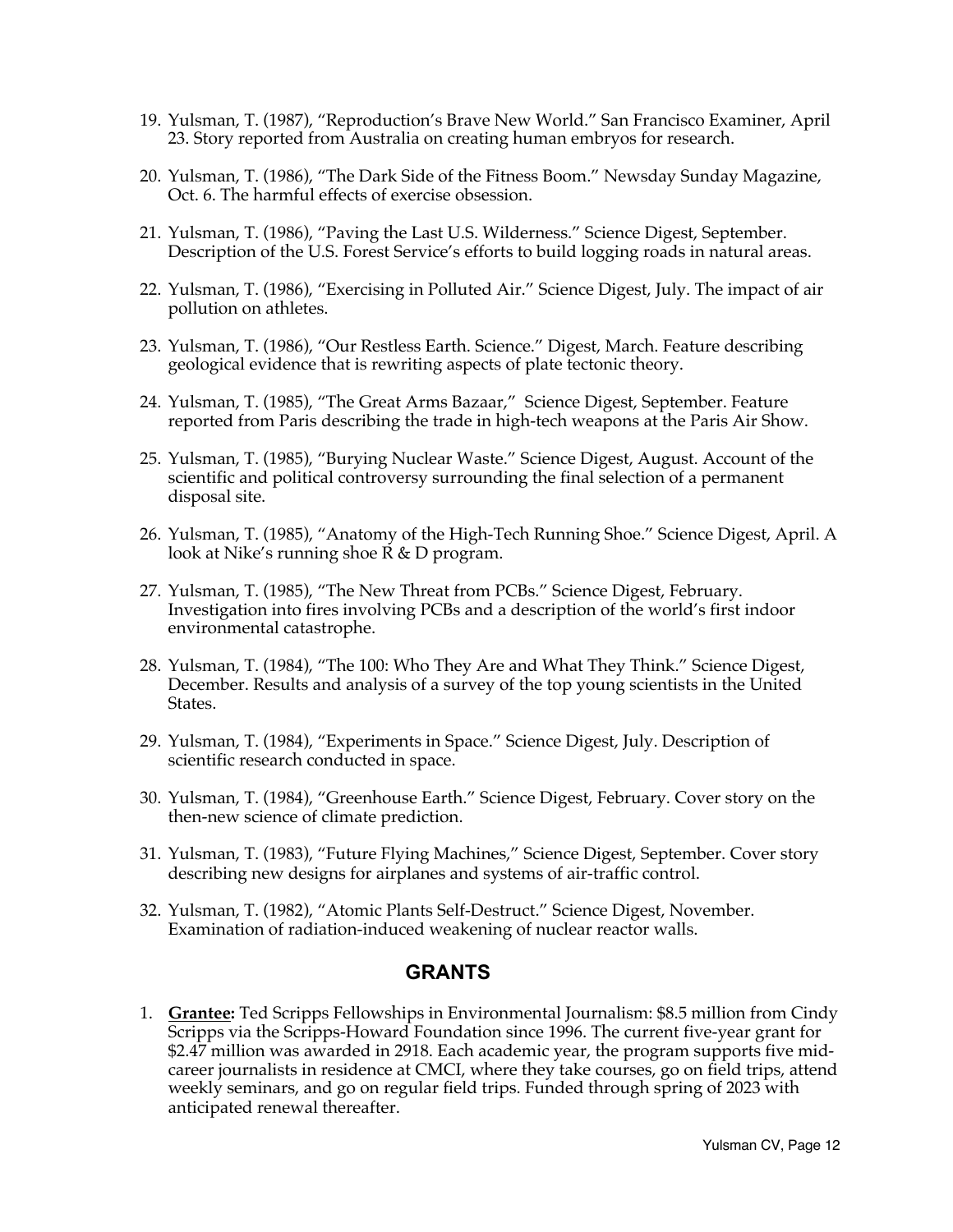- 2. **Grantee:** \$100,000 awarded in 2021, half by the Thornburg Foundation and half from the Water Funder Initiative, to fund expansion of The Water Desk's support of water-related journalism in New Mexico. The Water Desk is an independent, nonprofit journalism initiative based at the University of Colorado. It is dedicated to supporting coverage of western water issues by journalists and news organizations, producing original content, and helping educate the next generation of environmental journalists. I am officially "Program Fiscal Principal."
- 3. **Grantee**: \$600,000 awarded in 2020 by the Walton Family Foundation to support The Water Desk's work on water-related journalism.
- 4. **Gift**: \$10,000 gifted in 2020 by Bill and Barbara Burgess to support the work of The Water Desk.
- 5. **Grantee**: \$150,00 awarded in 2019 by the S. D. Bechtel, Jr. Foundation to support The Water Desk's work on water-related journalism.
- 6. **Co-investigator** on "Integrating novel molecular techniques to disentangle the roles of climate, time, and human agency on the evolution of the Icelandic landscape," NSF-OPP-1836981, \$935,044, 1 June 2019 - 31 May 2022. I consulted with Co-Principal Investigator Gifford Miller, a CU geoscientist, to write the broader impacts part of this NSF grant. It includes funding to embed me and a student with the science team to document the field work in Iceland. (NOTE: COVID-19 put my part of the project on hold.)
- 7. **Grantee**: \$700,000 awarded in 2018 by the Walton Family Foundation to establish an independent, non-profit news organization at the Center for Environmental Journalism focusing on water issues involving the Colorado River Basin. The water desk funds journalistic coverage throughout the region, involving local news organizations, freelance journalists, and University of Colorado students.
- 8. **Co-investigator** on "Stochasticity And Cyroconite Community Assembly And Function," funded with a three-year \$682,569 grant awarded in 2016 by the National Science Foundation. The project is investigating biological communities in Antarctica's Dry Valleys, one of the harshest environments on Earth. (See: <u>http://bit.ly/2EsZkgB</u>) The CEJ is focusing on documenting the work journalistically.
- 9. **Institutional Partner:** "Arctic lenses Journalism and the contradictions of climate change": 279,496 Norwegian Kr, or approximately \$32,000 at the prevailing exchange rate when the grant was awarded on 12/22/15. With this funding from the High North Program of the Norwegian Center for International Cooperation in Education, the CEJ will work with faculty from Oslo and Aksershus University College to bring masters students together from both programs in Svalbard to produce multimedia content on Arctic climate issues, and then to repeat the experience in Boulder. The long-term goal is to create a joint course on climate journalism.
- 10. **Co-principal investigator,** Communicating Climate Change: \$12,000 grant from the SJMC Windfall Research Fund. The grant, to be allocated over the course of three years, supported creation of online resources designed to advance understanding and communication about climate change. Completed 2013. (Co-PI with Prof. Richard Stevens.)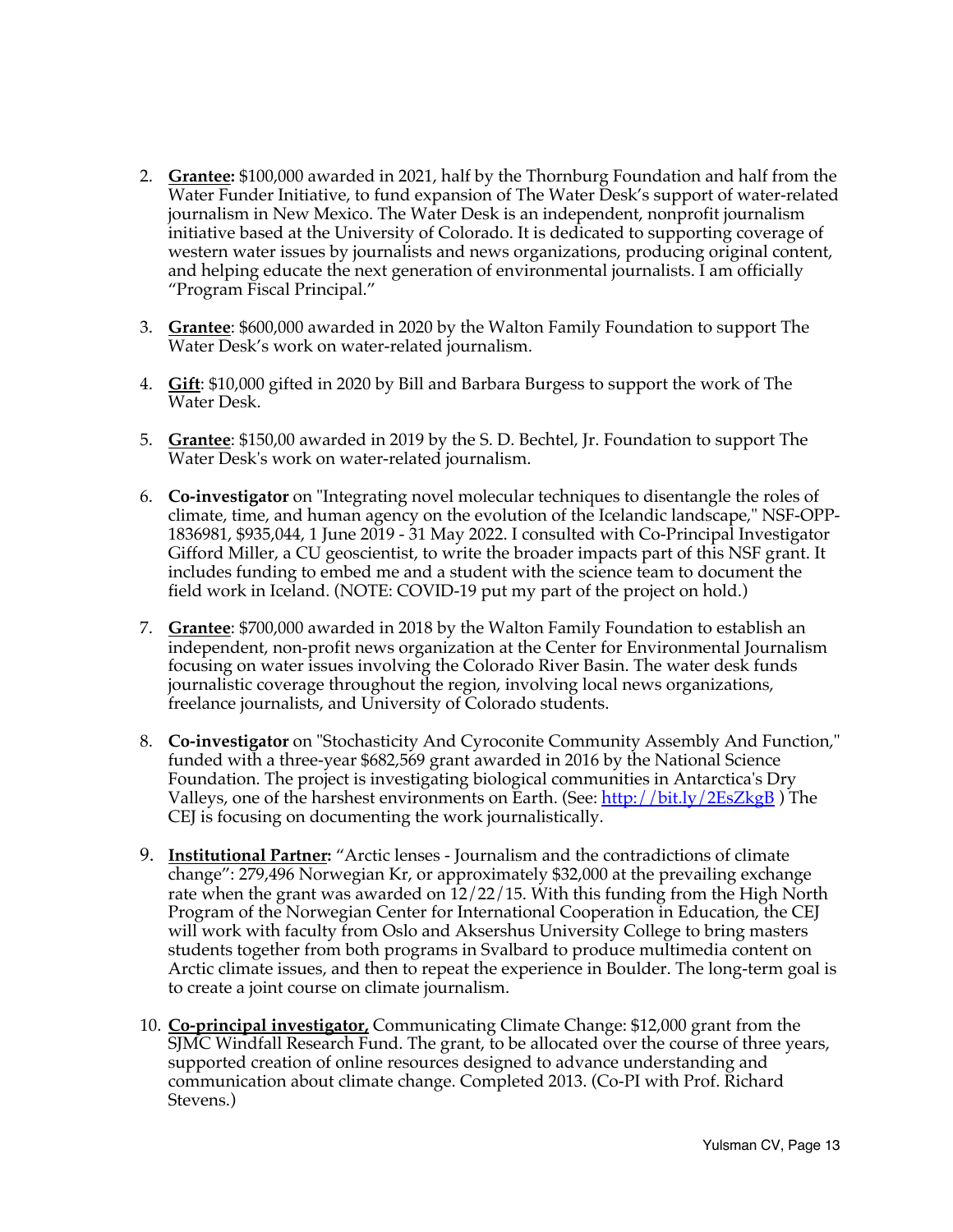- 11. **Co-grantee**, Center for Environmental Journalism/University of Colorado Libraries Environmental Resources on the Internet: \$2,000 Faculty Teaching Excellence Program grant awarded Fall 2000 to create an online database of electronic sources of environmental information. Completed spring 2002. (Co-PI with Prof. Margaret Jobe, CU Libraries; we jointly administered the grant.)
- 12. **Co-grantee**, Scripps Institute on the Environment: \$300,000 from Scripps-Howard Foundation, awarded in several grants, to run annual, week-long series of seminars and field trips for 25 working journalists. First grant awarded Spring 2000 for program in Spring 2000. Second grant awarded Fall 2000 for programs in Spring 2001 and Spring 2002. Third grant awarded Fall 2002 for institutes in 2003, 2004 and 2005. (Co-PI with Prof. Len Ackland, JMC; we jointly administer the grant.)
- 13. **Co-investigator**, Carbon, Climate and Society Initiative: \$2.65 million NSF IGERT grant, awarded Spring 2000, funding an interdisciplinary graduate education and research program from Fall 2000 through Spring 2006. (Note: I was responsible for approximately \$400,000 over the life of the grant.)

# **TEACHING**

# **Courses Taught**

## **Journalism & Mass Communication**

- 1. *Reporting on the Environment* (undergraduate and graduate)
- 2. *Media Law & Ethics* (undergraduate, large lecture format)<br>3. *Principles of Journalism* (undergraduate, large lecture/reci-
- 3. *Principles of Journalism* (undergraduate, large lecture/recitation format)
- 4. *Newsgathering 2* (for graduate students doing required internships)
- 5. *Reporting 3* (for undergraduate students doing required internships)
- 6. *Opinion Writing (formerly known as 'Editorial, Commentary and Opinion Writing'), graduate and undergraduate sections*
- 7. *Science Writing* (graduate)
- 8. *Science & Environmental Journalism* (undergraduate)
- 9. *Magazine & Feature Writing* (graduate)
- 10. *News Editing* (graduate and undergraduate sections)
- 11. *Precision Journalism* (graduate)
- 12. *Electronic Information Strategies* (undergraduate; large lecture/lab format)

# **Environmental Studies**

13. *Critical Thinking in Environmental Studies* (undergraduate)

## **Environmental, Population & Organismic Biology**

14. *Carbon, Climate and Society* (master's and Ph.D. level)

# **Courses Developed or Significantly Revamped**

- 1. *Opinion Writing*: I transformed this class from one focused on writing opinion pieces for newspapers into one focusing on journalistic blogging.
- 2. *Reporting on the Environment*: I revamped the class to focus on water issues as a way for students to gain experience reporting and writing on environmental topics.
- 3. *Science Writing*: Graduate-level class in science journalism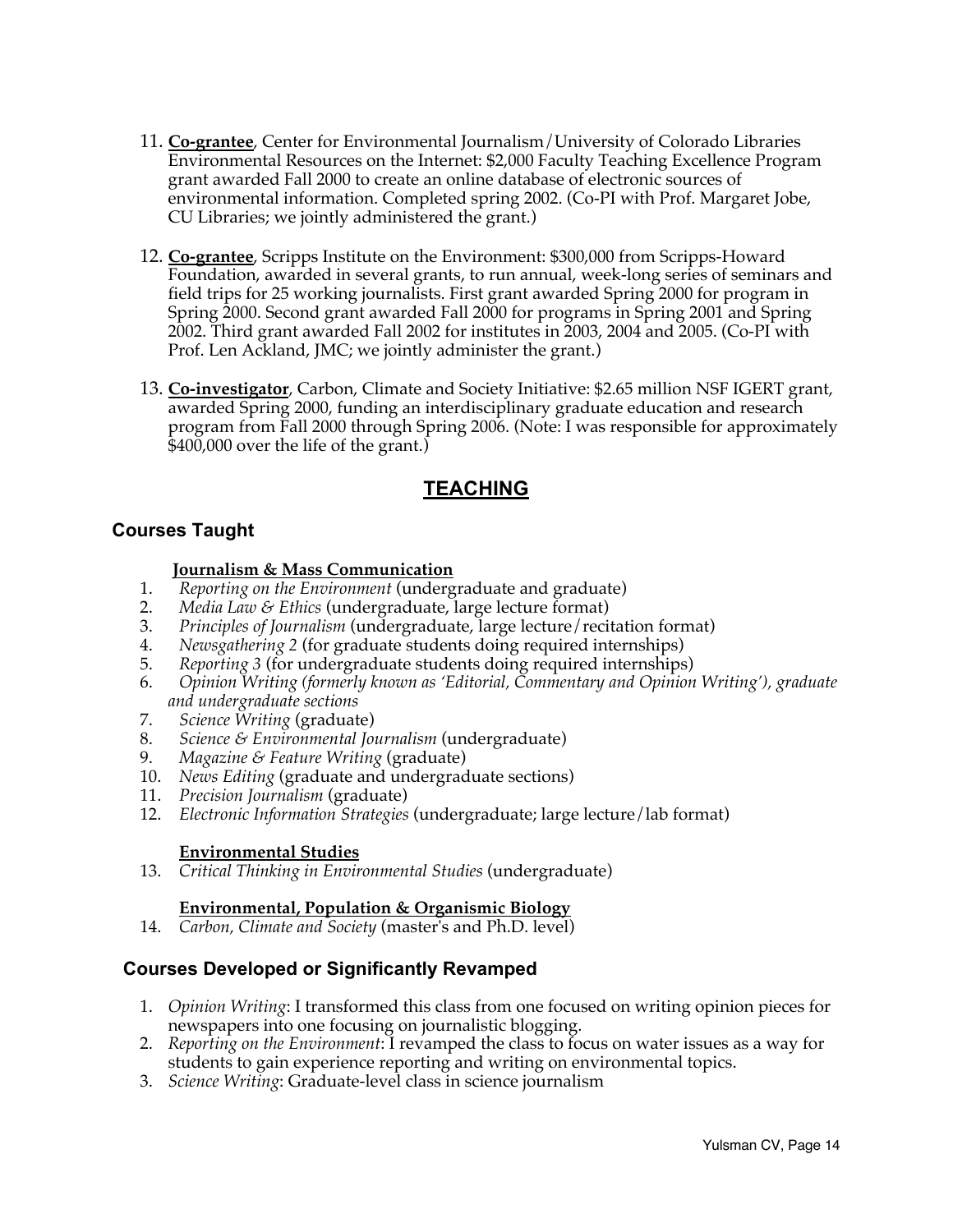- 4. *Science & Environmental Journalism*: I designed this class to introduce seniors in Journalism and Environmental Studies to science and environmental journalism, and spur them to think critically about issues in these areas, including media coverage
- 5. *Carbon, Climate and Society*: My co-investigators and I developed this interdisciplinary graduate-level class integrating science, policy, economics and journalistic perspectives

## **Courses Overseen**

1. Lead Teacher, News Editing: Created online template for class, oversaw adjuncts. Fall '98, Spring '99, Spring '00

#### **Principal Professional Project Advisees Since 1996**: **70+**

*(Note: Professional project is a capstone experience akin to a master's thesis for students in the Department of Journalism)*

#### **First Opponent, Dissertation Defense Committee:**

Md. Mofizur Rhaman, PhD candidate in the Department of Information Science and Media Studies, Bergen University. Dissertation title: "Climate Change Journalism in Bangladesh - Professional Norms and Attention in Newspaper Coverage of Climate Change." Defense held Nov. 26, 2018.

### **Member, Dissertation Defense Committee:** Joseph Champ, Nathan Senge

#### **Principal Honors Thesis Advisees:** 3

### **Clinical Supervision of Students**

**Faculty Supervisor:** With funding from the Center for Environmental Journalism and Norwegian sources, I've brought nine master's students with me to the Arctic to cover issues related to climate change — on five occasions to cover the Arctic Frontiers conference in Tromsø, Norway for Discover magazine, and twice to do multimedia reporting in Svalbard, Norway. (See below for details.)

**Faculty Supervisor:** With funding from the CEJ, in Sept. 2015 I brought one Journalism master's student with me to Svalbard, Norway, to participate in a climate change journalism intensive as part of the "Arctic Lenses."

## **Other Student Advising & Mentoring**

**Faculty Advisor**: The Boulder Stand, an online environmental magazine run by graduate students of the Journalism & Mass Communication program. (Until 2016)

**Research Experiences for Undergraduates**: Advised 3 journalism undergraduate journalism students in NSF-funded program based in the Institute of Arctic and Alpine Research. (1997, 1998, 2000 & 2001. Unpaid.)

#### **Other Teaching Activities**

**Climate Change Journalism Intensive/Field Program**: March. 2017, Boulder, CO. A continuation of the "Arctic Lenses" program (see below). Three Norwegian students and their advisor joined us at the CEJ to continue work with three of our students on climate change issues.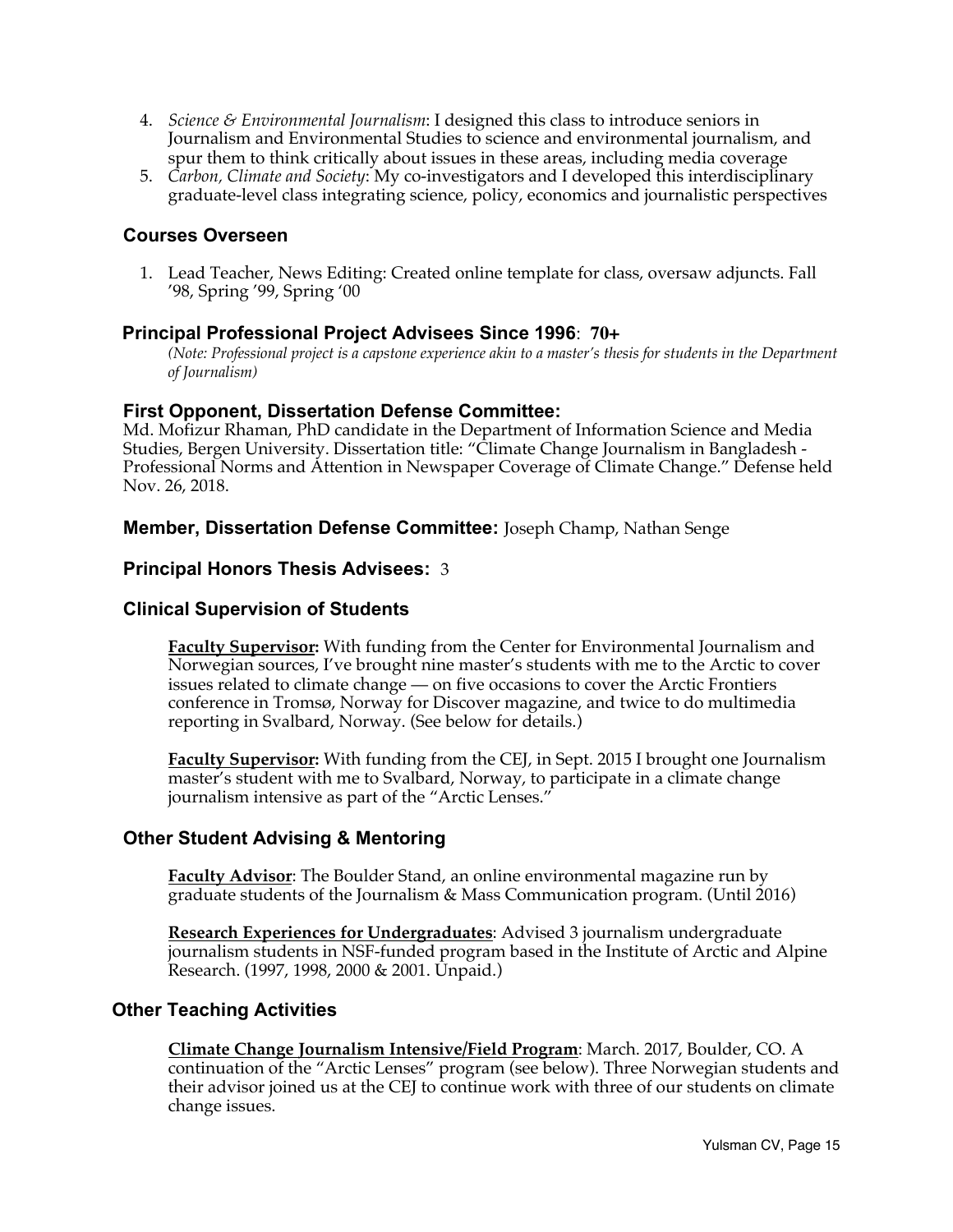**Climate Change Journalism Intensive/Field Program**: Sept. 2016, Svalbard, Norway. I co-led this one-week module as part of the "Arctic Lenses" program jointly created by the Center for Environmental Journalism and Oslo and Akershus University College of Applied Sciences. As part of the program, we brought three master's students to Svalbard to collaborate with three Norwegian students and their advisor.

**Climate Change Journalism Intensive/Field Program**: Sept. 2015, Svalbard, Norway. I co-taught this one-week module as part of a course offered by Oslo and Akershus University College of Applied Sciences. (As mentioned above, I brought one of our students with me.)

**Climate Change Journalism Intensive/Field Program**: Sept. 2014, Svolvær, Norway. (Same program as above.)

# **SERVICE**

#### **Service to College and School**

**Director, Center for Environmental Journalism, 6/13 to present**: See description under Administrative Positions at top of CV. Co-Director 9/03 through 5/13. Deputy Director, Center for Environmental Journalism, 9/96 through 5/13.

**Member, CMCI Chairs and Directors Committee, summer 2015 to present:** Leadership group for the College of Media, Communication and Information

**Member, CMCI Personnel Committee:** Fall 2021; Fall 2018 through Spring 2019; Fall 2015 through spring 2017.

**Acting Chair Department of Journalism**: Served in this role in Fall of 2021 for the application of a Journalism faculty member to be promoted to Full Professor.

**Member, Department of Journalism Annual Merit Evaluation Committee**: Spring 2021

**Member, Center for Documentary and Ethnographic Media Advisory Board**: Dec. 2016 through fall 2017

**Faculty Search Committees**: Spring 2001, Fall 2003, Fall 2004, Fall 2006, Spring 2007, Fall 2016 (chair for the latter part of the search), 2019 (chair)

**PUEC & PTR Committees**: Spring 2013, Fall 2018, Spring 2019, Fall 2020

**Member, JMC Graduate Curriculum Committee:** Spring 2006 to 2015

**Chair, Principles of Journalism Committee, Fall 2005 & Spring 2006:** Ad hoc committee charged with creating new cornerstone course for News-Editorial and Broadcast students

**News-Editorial Sequence Head, 8/04 through 12/08**: See description under Administrative Positions at top of CV.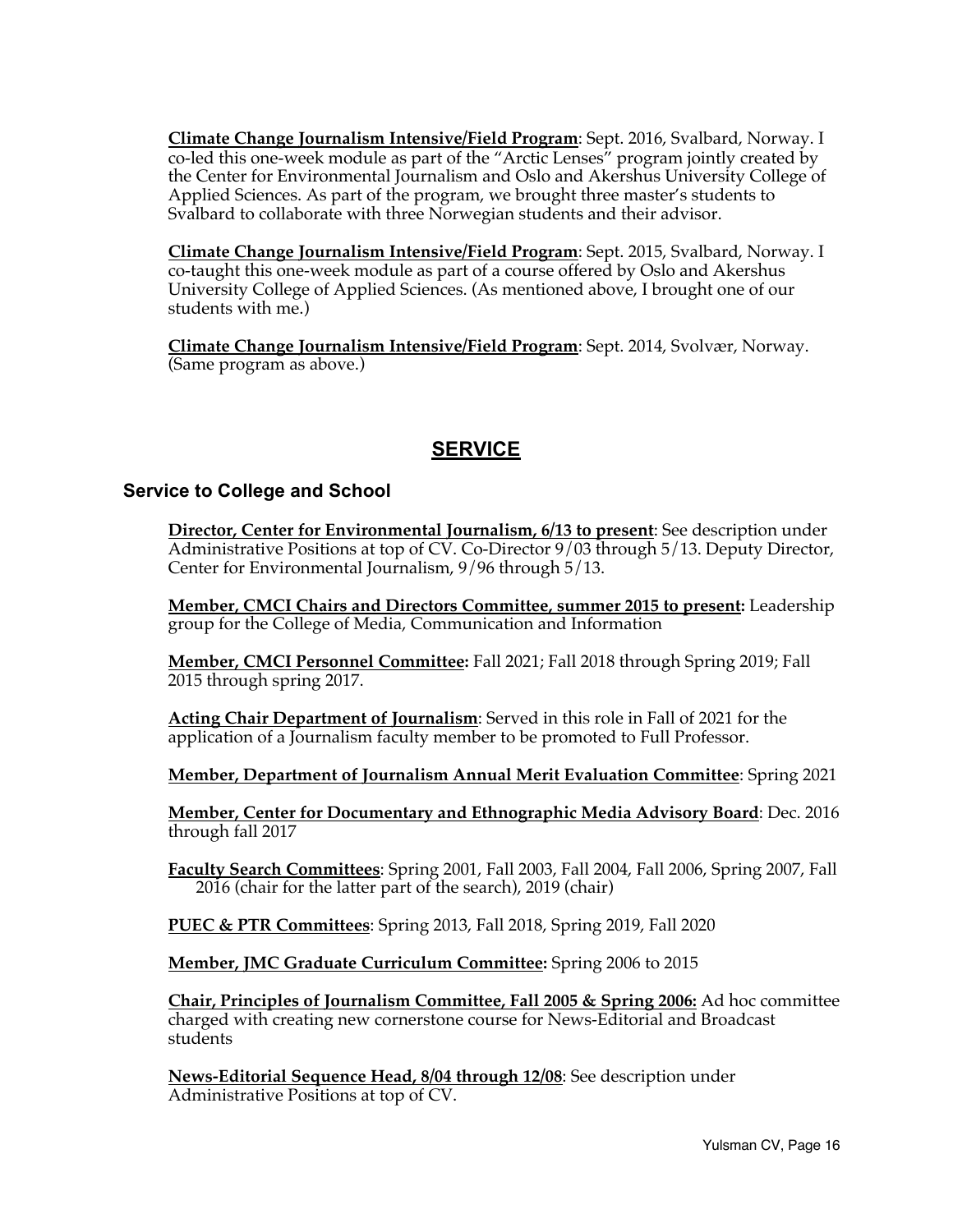**Member, Undergraduate Curriculum Committee**, **Fall 1999 through Spring 2006** Curriculum revision 2004-2005

**Dean's Executive Committee, Fall 2004 through Spring 2005**: Advisory to the Dean of the School of Journalism & Mass Communication on matters relating to budget, longrange goals, relationship with other campus units, awards, and other matters of importance to the SJMC, its faculty members and students.

**Member, Personnel Policies and Procedures Committee, 2001-2003**: Ad hoc committee organized to revise and oversee implementation of SJMC personnel policies and procedures

## **University of Colorado Service**

**Director, Graduate Certificate in Environment, Policy and Society, 1/1/09 to 1/31/19** See description under Administrative Positions at top of CV.

**Planning committee member, University of Colorado Science & Environmental Communication Working Group**, coordinated by the Albert A. Bartlett Science Communications Center. I was one of five members of the planning committee, which launched this new group on the CU campus in fall of 2016. Among a host of activities, the working group is putting together a proposal for a new certificate program at CU.

**Member, CMCI Dean Search Committee, Fall 2014 through Spring 2015**: Department of Journalism faculty representative.

**Senior Faculty Member and member of Executive Committee, Environmental Studies Program, 1998 to 2015**: Service duties have included participating in faculty meetings, helping to shape the curriculum, participating in searches for new faculty, and contributing to the decision-making process on other key program issues. As a faculty member in ENVS, I helped plan the new graduate program, served on the Program Review Committee, and was appointed in Fall of 2002 to the Undergraduate Curriculum Committee. I have also participated in creating the Graduate Certificate in Environment, Policy and Society.

**Co-chair, Journalism Subcommittee of CMCI Implementation Committee, 2013 to 2015**: Planning group convened to lay groundwork for new College of Media, Communication and Information at the University of Colorado.

**Chair, Journalism, Science & the Environment Discussion Group, Fall 2011**: Organized and coordinated a series of meetings designed to solicit input from faculty on campus and stakeholders in news media and other institutions on the future role of journalism education and research/creative work at the University of Colorado in the context of a new college; wrote the final report and presented it to the Information, Communication, Journalism, Media and Technology Steering Group.

#### **Faculty Affiliate, Center for Science & Technology Policy, Fall 2002 to 2017**

**Center of the American West, Spring 2002 to 2015**: Faculty Advisory Council.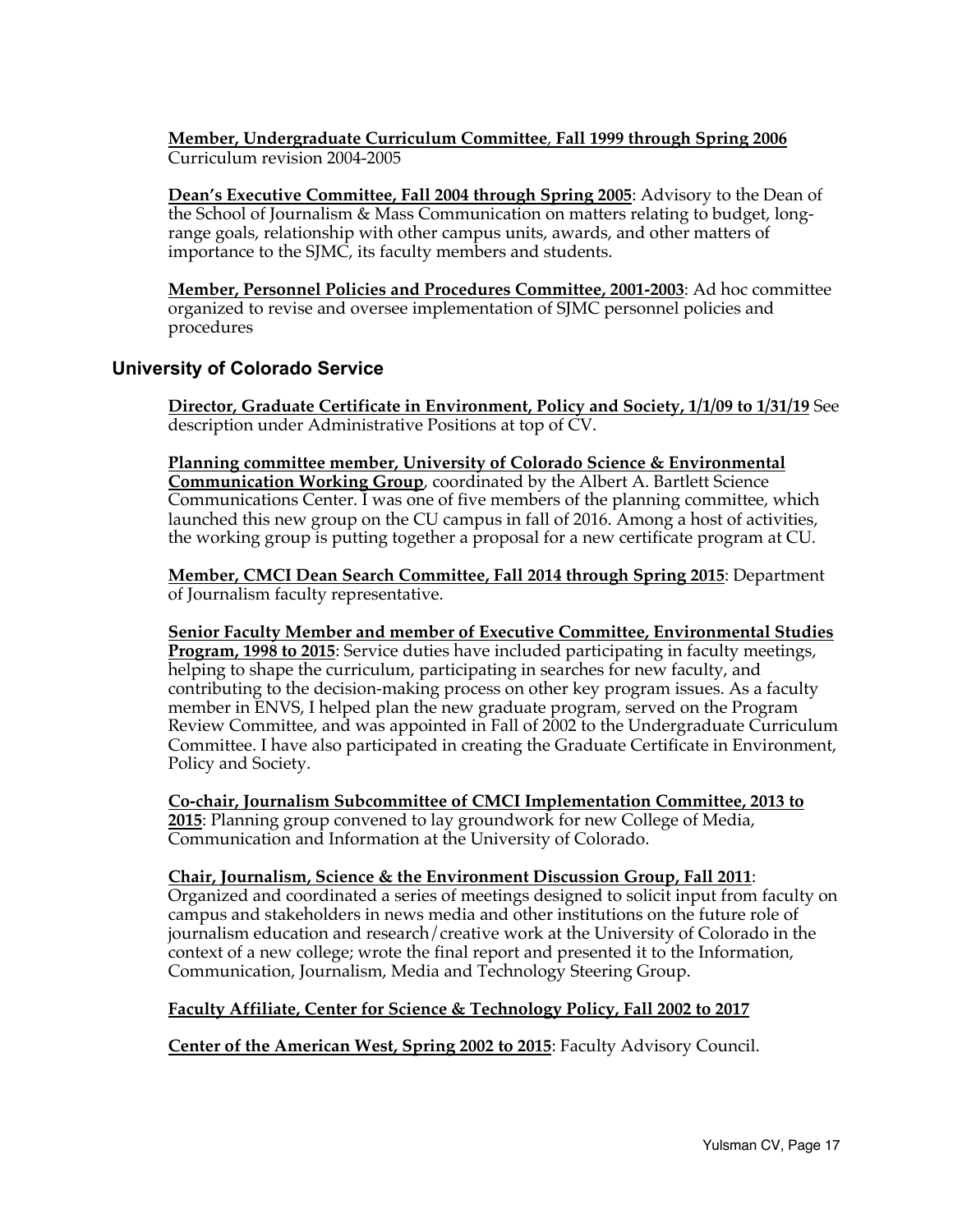**Faculty Member, Energy Certificate Committee, 2008 to 2015**: Decisions about CU's Graduate Energy Certificate program, including admissions and course requirements, are made by this committee.

**Collaborator, CU Center for Astrobiology, 1998 to 2005**: Participated in Center activities, gave talks at Center symposia, provided input from the perspective of a science journalist. (Note: The Center is part of NASA's Astrobiology Institute.)

**Search Committee, CIRES Public Information Officer, Fall 2001:** Helped in selection of a person to coordinate CIRES' public information efforts.

**Member, SJMC Dean Search Committee, Fall 1999**: Appointed by vice chancellor.

## **Service to the Community and the Profession**

**Advisory Group, Society of Environmental Journalists, Spring to Fall 2019**: Helped plan the 2019 SEJ conference in Fort Collins, CO. Also planned, organized and co-led allday field trip from the plains to Rocky Mt. National Park focusing on water, wildfire, ecosystem management and other issues for 40 journalists participating in the conference.

**Launch Team, Anthropocene Magazine, Fall 2015 to Dec. 2016**: The team helped launch the magazine at CU-Boulder in fall of 2016. Anthropocene Magazine is a new online, print, and on-stage magazine in which the world's most creative writers, designers, scientists, and entrepreneurs explore how we can create a sustainable human age we actually want to live in. See: http://anthropocenemagazine.org

**Co-organizer and speaker, 2008 to 2018**: Forum on Atlantic Media and the Environment (formerly known as the International Environmental Journalism Summit), co-sponsored with the Center for Strategic and International Studies. A recurring conference with nine meetings on either side of the Atlantic starting in 2008. The conference brought together ~25 American and European journalists to discuss issues at the intersection of environment, science, media, journalism and policy.

**Advisory Board member, Society of Environmental Journalists, Fall 2010 to Fall 2013**: Elected as the academic representative to the board of the SEJ. Participated in four board meetings a year, served on sub-committees responsible for fund raising and other activities, and represented the interests of the academic members of the SEJ.

**Editorial Advisory Board, Earth magazine (formerly Geotimes), 2005 to 2007:** Invited by managing editor of Geotimes magazine, a publication of the American Geological Institute, to help shape its editorial mission, long-term strategy, and marketing.

**Grant Review Panel Member**: Peer grant reviewer on NASA's National Space Biomedical Research Institute public outreach and education panel, Nov. 15 & 16, 2000.

**Current Membership in Professional Organizations:** Society of Environmental **Journalists** 

**Interviews, References to My Work and Miscellaneous Talks and Presentations (through 2012, after which I stopped keeping track):**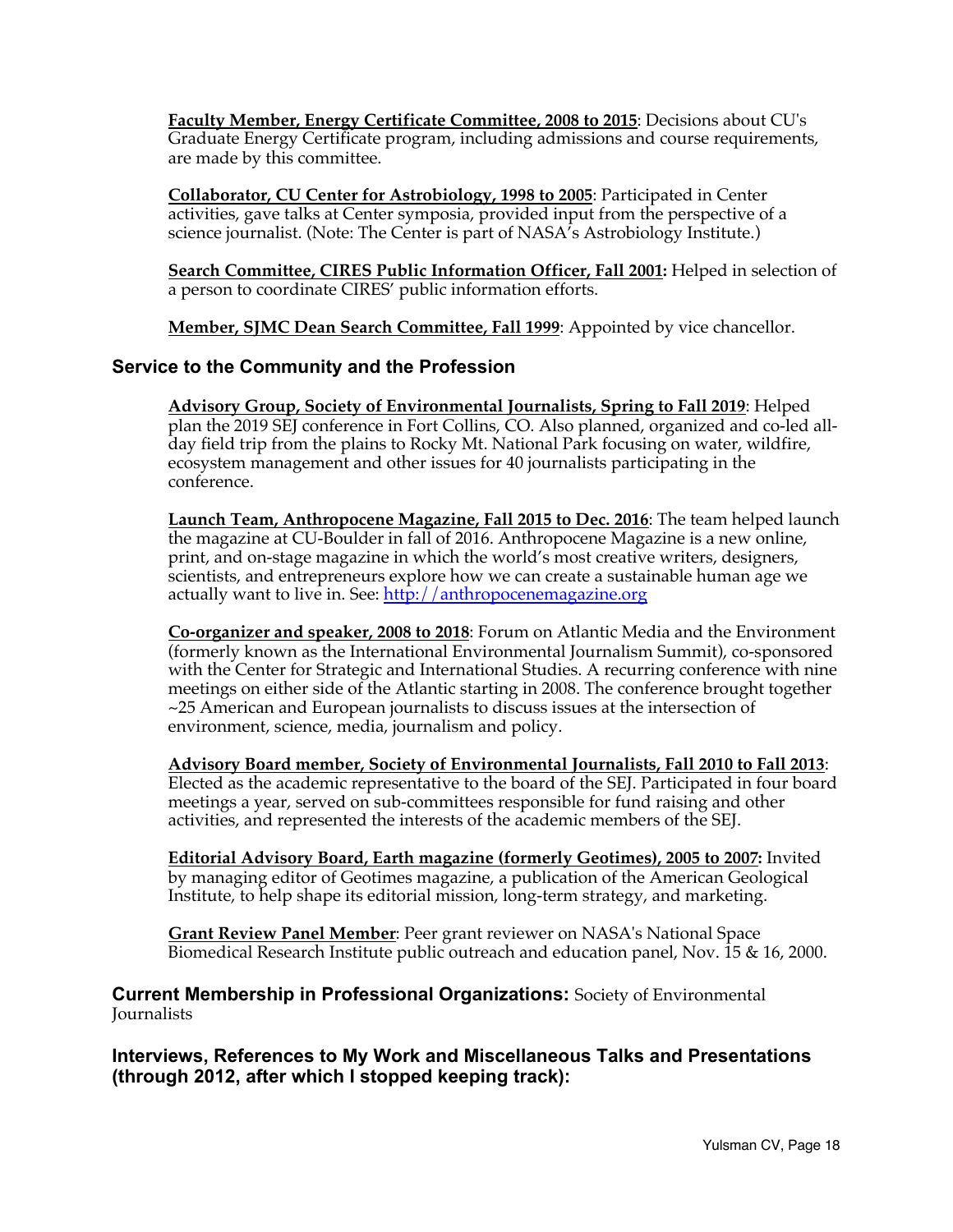**Interviewee**: "The Short Hot Life of Heartland's Hateful Climate Billboard." May 4, 2012. Interviewed by Andrew Revkin for DotEarth blog in the New York Times on advertising campaign comparing climate scientists and activists to mass murderers. http://nyti.ms/J8H9LH

**Interviewee**: Quoted in "Drying times: Withering Colorado River flows pose downstream dilemma." Feb. 23, 2012. Interviewed by Jefferson Dodge for story in The Boulder Weekly about water issues in Colorado and the Colorado River Basin. http://www.boulderweekly.com/article-7733-drying-times.html

**Invited speaker**: Communicating climate change at the Forum on Science Ethics and Policy (FOSEP), University of Colorado, Feb. 9, 2012

**Interviewee**: "For Better and for Worse: The Changing World of Science Journalism," Dec. 20 2012. Interviewed by Nadia White for article in Media Shift, an online publication of PBS that tracks how new media are changing society and culture. http://to.pbs.org/umacSf

**Blog Article Referenced**: In "Grist: Pretty good joke. Let's blast climate deniers into space! And then the corrections begin…" at the Knight Science Journalism Tracker. Dec. 21, 2012. The post cites my piece in CEJournal about shoddy journalistic standards at the online publication Grist (along with a related piece by Andrew Revkin of the N.Y. Times). http://bit.ly/J6ZTJf

**Blog Article Referenced**: CEJournal article chosen as a "N.Y. Times Pick" related to Andrew Revkin's "Climate Panel Needs to Follow its Own Advice" story in DotEarth blog: http://nyti.ms/rpRalO. Dec. 19, 2011. (Original CEJournal post, "Who Should Be Rocketed Into Space?," takes the online activist publication Grist to task for shoddy journalism. http://www.cejournal.net/?p=5119

**Member, awards jury**: University of Colorado Climate Change Film Festival, part of Climate Change & Film course, ATLAS 3519/EBIO 4460, Dec. 9, 2011.

**Interviewee**: Quoted in "Koch Funding Climate Change Deniers: Mixed Success," a two-part story running online and as a radio piece on Public News Service, Nov. 1, 2011. http://bit.ly/JY2xUj. At least 37 radio stations in Colorado ran part-1, with a total audience of ~590,000. A similar amount heard part-2. Clear Channel Communications picked up the stories for distribution to 460 radio stations nationally.

**Interviewee**: "Rick Perry's assertions on global warming reveal reporting challenges when science, politics collide," in Poynter online, Aug. 23, 2011. Interviewed by Adam Hochberg for article on the challenge of avoiding 'false balance' in climate change coverage. http://bit.ly/pou9Ru

**Interviewee**: "CU-Boulder to Shutter J-School," in Columbia Journalism Review online, April 19, 2011. Interviewed by Curtis Brainard on discontinuance of School of Journalism & Mass Communication at the University of Colorado. http://bit.ly/JoeqnM

**Blog Article Referenced:** CEJournal article cited by Andrew Revkin in "The Elusive Dream of American Energy Plans, N.Y. Times DotEarth, March 8, 2011, http://nyti.ms/h6q1BB (Original CEJournal post: "No Serious Energy Policy in Sight," http://www.cejournal.net/?p=5041 )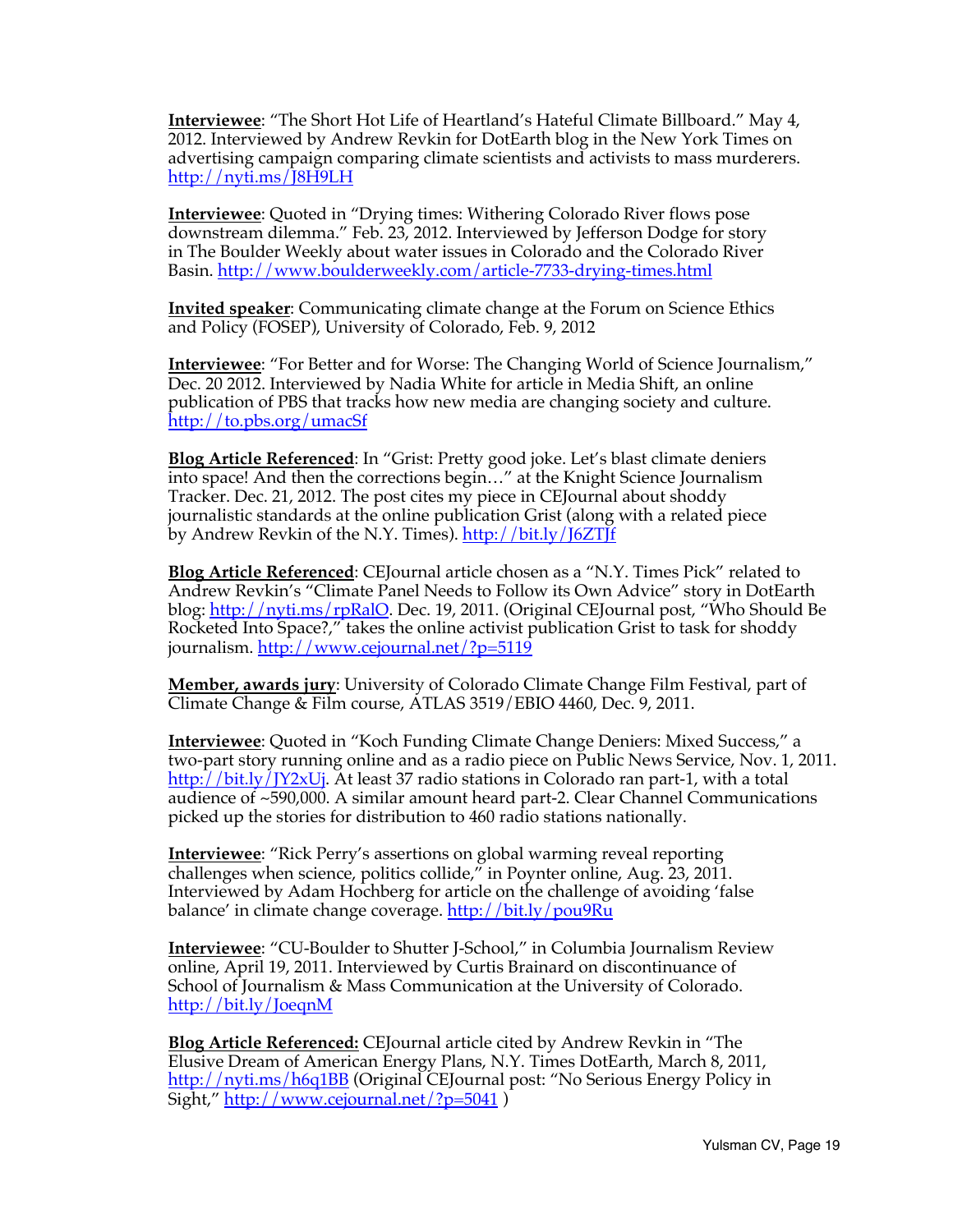**Blog Article Recommended**: CEJournal article recommended reading by Andrew Revkin in "Climate News Snooze," N.Y. Times DotEarth, Jan. 5, 2011 http://dotearth.blogs.nytimes.com/2011/01/05/climate-news-snooze/ (Original CEJournal post: "Environmental Journalists: Are We Really That Awful?", http://www.cejournal.net/?p=4757 )

**Blog Article Recommended**: CEJournal article recommended by Andrew Revkin in "Wintry Weather and Global Warming," N.Y. Times DotEarth, Dec. 28, 2010, http://dotearth.blogs.nytimes.com/2010/12/27/wintry-weather-and-global-warming/ (Original CEJournal post: "Weather Happens": http://www.cejournal.net/?p=4723 )

**Blog Article Recommended**: CEJournal article recommended by Andrew Revkin in "The Real Threat to Science in the Political Climate," N.Y. Times DotEarth, Nov. 3, 2010, http://dotearth.blogs.nytimes.com/2010/11/03/the-real-threat-to-science-in-the-newpolitical-climate/ (Original CEJournal post: "The Climate Votes Last," http://www.cejournal.net/?p=4341 )

**Blog Article Referenced:** CEJournal article cited by Andrew Revkin in "Climate 'CSI' Team Takes on Russian Heat Waves," N.Y. Times DotEarth, Aug. 8, 2010, http://dotearth.blogs.nytimes.com/2010/08/24/climate-csi-team-takes-on-russianheat/ (Original CEJournal article: "Russian Heat Wave a Black Swan Event," http://www.cejournal.net/?p=3503)

**Blog Article Excerpted**: CEJournal article excerpted in "Climate Policy is Parlayzed, but the Climate is Not," by Andrew Revkin, N.Y. Times DotEarth, Aug. 3, 2010, http://dotearth.blogs.nytimes.com/2010/08/03/climate-policy-isparalyzed-but-the-climate-isnt/ (Original CEJournal post that was excerpted: "Message from the Eemian: Too Late to Stop Significant Sea Level Rise," http://www.cejournal.net/?p=3305)

**Quoted as Expert Source**: Quoted by Bud Ward in "Andy Revkin, Cory Dean Seen Contributing In Some ways to Ongoing *Times* Coverage," Yale Forum on Climate Change & the Media, Jan. 7, 2010, http://bit.ly/7YIdXF

**Invited speaker**: CU Environmental Studies colloquium, Feb. 23, 2011. Guest commentator on talk by Dawn Adams titled "Burning Through the Roots: Mythos and Meaning in Wildfire."

**Quoted as Expert Source**: Quoted by Curtis Brainard in "Snow Fights," in the Columbia Journalism Review online, Feb. 16, 2010, http://www.cjr.org/the\_observatory/snow\_fights.php

**Member of awards jury**: University of Colorado Climate Change Film Festival, the culminating event of the Climate Change and Film course, ATLAS 3519/EBIO 4460, Dec. 10, 2010.

**Interviewee**: "Tweeting a Wildfire" in Columbia Journalism Review, Sept. 30, 2010. Interviewed by Lauren Kirchner for an article on the use of social media during natural disasters, and what it means for the press.  $(\text{http://www.cjr.org/the news frontier/tweetinga wildfire.php?page=2})$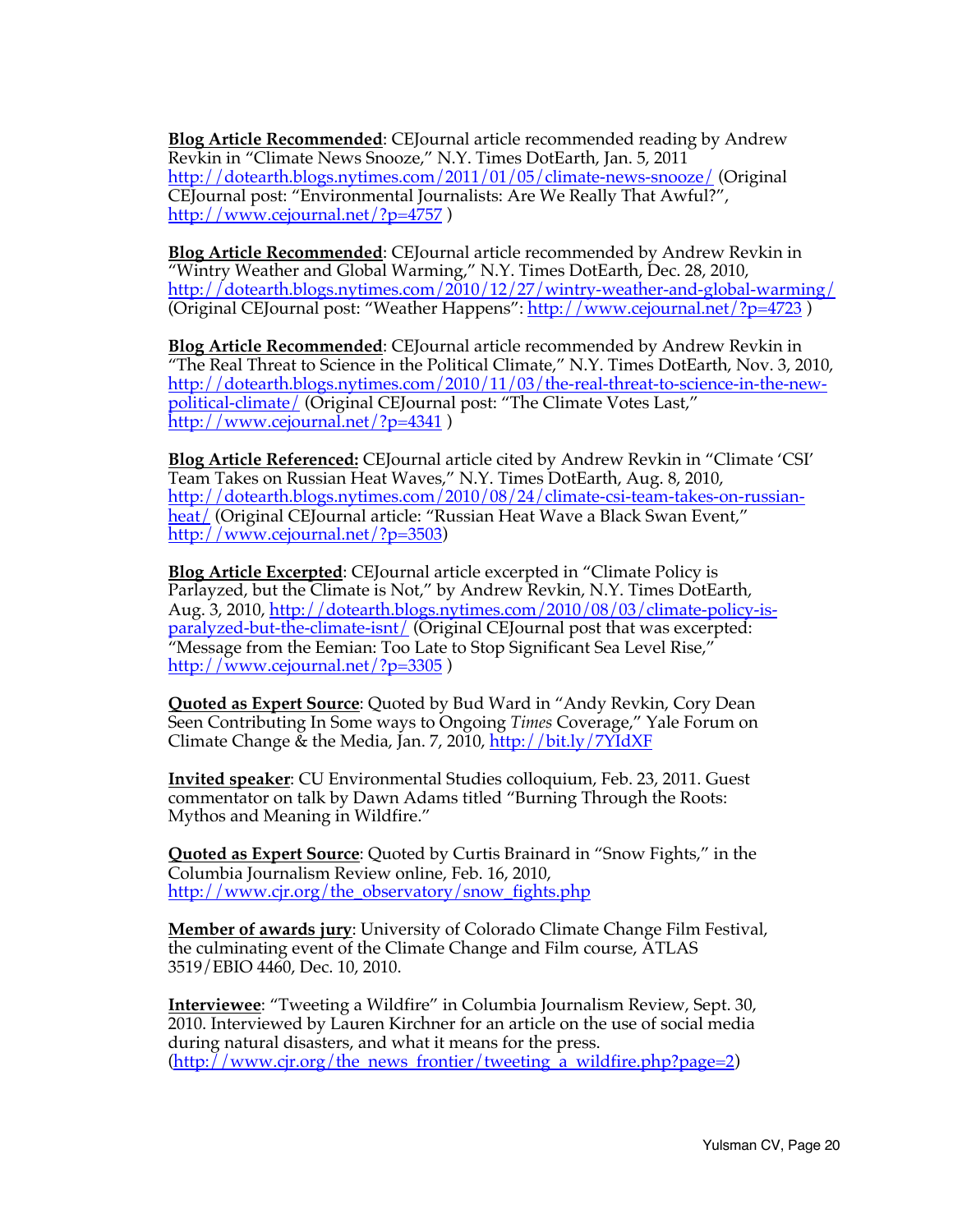**Interviewee**: Quoted in "Andy Revkin, Cory Dean Seen Contributing In Some Ways to Ongoing *Times* Coverage," Yale Forum on Climate Change & the Media. Jan. 7, 2010. http://www.yaleclimatemediaforum.org/2010/01/revkin-anddean-ongoing-times-coverage/

**Blog Article Recommended**: CEJournal article recommended by Andrew Revkin in "Climate News Snooze," N.Y. Times DotEarth, http://nyti.ms/fu7L3t (Original CEJournal post: "Environmental Journalists: Are We Really That Awful?". http://www.cejournal.net/?p=4757 )

**Interviewee:** KGNU "How on Earth" science show about the aftermath of the Copenhagen climate talks, 1/5/10 http://kgnu.org/audio/HowOnEarth\_2010- 01-05.mp3

**Interviewee:** KGNU Radio Morning Magazine concerning the ongoing Copenhagen climate talks, 12/16/09 (http://kgnu.net/audio/MorningMagazine\_2010-12-16.mp3)

**Interviewee:** Interviewed by Evita Neets for"Er zijn ook groene Amerikanen" in the Belgian newspaper *De Standaard* about the ongoing COP15 talks*,* 12/16/09 http://www.standaard.be/artikel/detail.aspx?artikelid=BP2JPQ94

**Blog Post Exercpted**: CEJournal article excerpted by Tobin Harshaw in "Are Americans Cooling on Global Warming?", N.Y. Times Opinionator, http://opinionator.blogs.nytimes.com/2009/10/23/weekend-opinionator-areamericans-cooling-on-global-warming/ (Original CEJournal post: "Fewer Americans Convinced Global Warming is Real," http://www.cejournal.net/?p=2161)

**Invited speaker**: University of Colorado President's Leadership Class, 9/22/09. Talk title: "Environment, Communication and Leadership."

**Invited speaker**: International Media Certificate program, University of Colorado, 4/23/09. Subject: Journalistic coverage of climate change, in the United States and internationally.

**Interviewee**: Quoted by Bud Ward in "Two Weeks of Intense Climate Dialogue Over Columnist George Will's Flawed Column," published in the Yale Forum on Climate Change & the Media. March 5, 2009. http://www.yaleclimatemediaforum.org/2009/03/climate-dialogue-overgeorge-wills-column/

**Invited panel organizer and moderator**: "Communicating Energy and Climate Challenges — Is Anyone Listening?" at University of Colorado's "Meeting the Global Energy and Climate Challenge" symposium, Aug. 23, 2008.

**Invited panel organizer and moderator**: "Good Stories & Hard Truths — the Role of Western Journalism," at the Natural Resources Law Center Annual Summer Conference, June 4, 2008.

**Invited panel member**: "Communicating Climate Change," University of Colorado "Focus the Nation" event, Jan. 31, 2008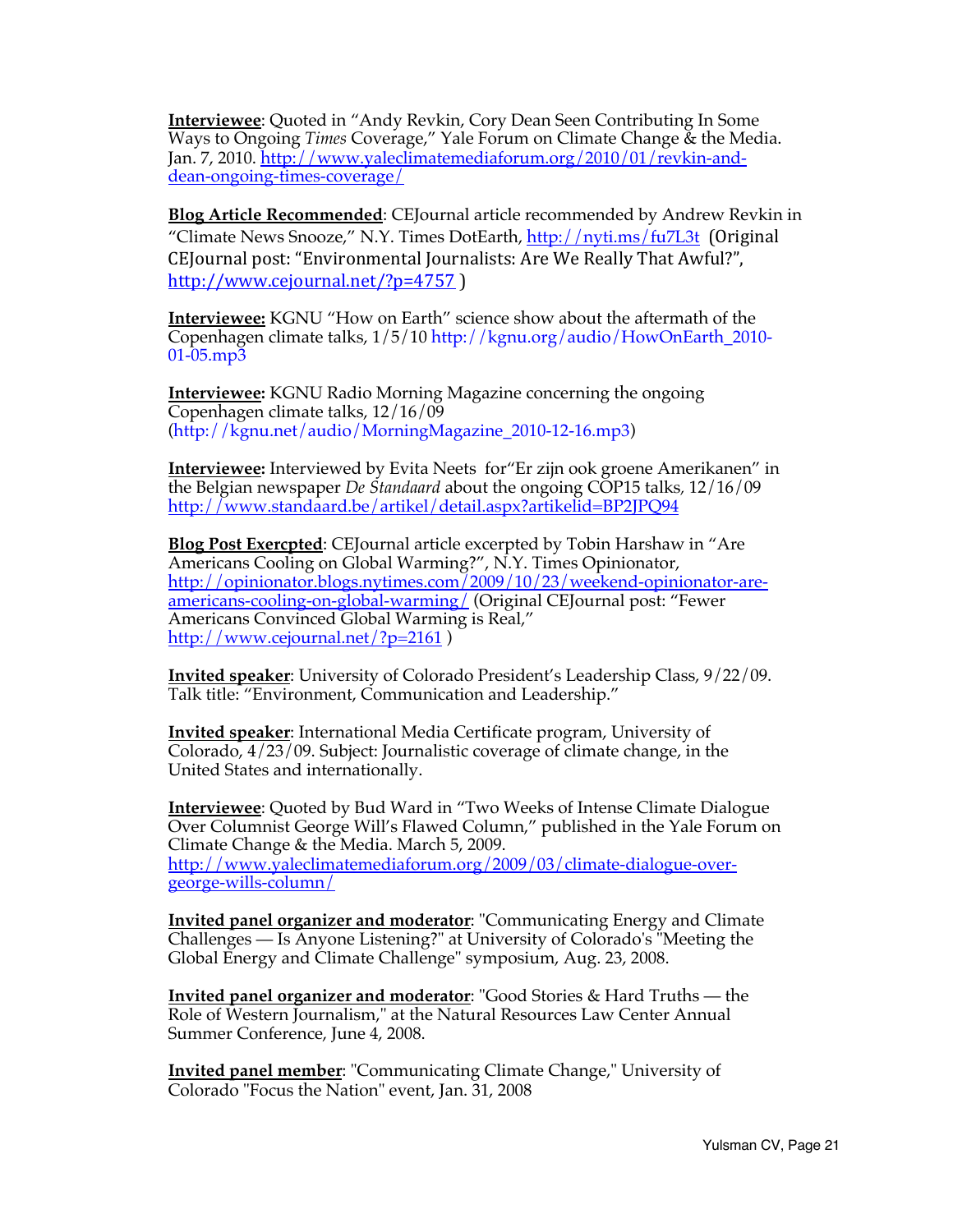**Invited speaker and panel member**: "Dimensions of Environmental Leadership" meeting of Stratus Consulting, a research and consulting firm specializing in environmental science, policy, economics, and law. Oct. 5, 2007.

**Invited public talk**, "Telling Inconvenient Truths: the Interface of Science, Journalism & Politics in the Global Warming Debate," July, 2007. Sponsored by Boulder's Cafe Scientifique.

**Interviewee:** Midday Utah, KPCW, Utah Public Radio, about the increasing acceptance by the public, corporations and lawmakers of the reality of global climate change, Feb. 1, 2007

**Panel member:** "Transforming Energy" panel following the screening of a documentary by the same name at the Boulder Theater and Boulder Shining Mountain School, 9/5/06 and 11/18/06 respectively.

**Workshop co-organizer and Presenter**: Communicating science to the public, Biosphere-Atmosphere Research & Training program, University of Michigan Biological Station, July 25, 2006. A former graduate student of mine and I put on this day-long training program designed to help biology Ph.D. students with public outreach.

**Invited Presentation and Panel Member:** Global warming public forum, University of Denver, May 31, 2006. Organized by DU's Department of Human Communication Studies.

**Interviewee:** Midday Utah, KCPW, Utah Public Radio, on my Denver Post column about science, religion and intelligent design, Jan. 30, 2006

**Interviewee:** Colorado Inside Out, KBDI, public television Denver: panel discussion about evolution and intelligent design, Nov. 30, 2005

**Interviewee:** Mike Rosen Show, KOA radio, Denver, on evolution and intelligent design, Nov. 23, 2005

**Organizer:** Scripps Institute on the Environment, 1998-2005. The institute was a week long series of workshops, field trips and seminars in and around Boulder, sponsored by the CEJ for 20-25 journalists from around the country. Funded by the Scripps Howard Foundation.

**Co-Organizer**: Life in Extreme Environments/Astrobiology journalism workshop, Yellowstone Natl. Park, co-sponsored by CEJ, Center for Astrobiology and Laboratory for Atmospheric & Space Physics, Aug. 4-7, 2005.

**Interviewee:** "Midday Utah," KCPW, Utah Public Radio, on my Denver Post column about global warming and the Kyoto Protocol, July, 18, 2005.

**Interviewee**: "Climate Change," Colorado Springs Independent article by Kathryn Eastburn on the growing movement among evangelical Christians to do something about global warming, April 21, 2005.

**Invited colloquium talk**: "News Values versus Science Values," at the Center for Science and Technology Policy Research, University of Colorado, Dec. 6, 2004.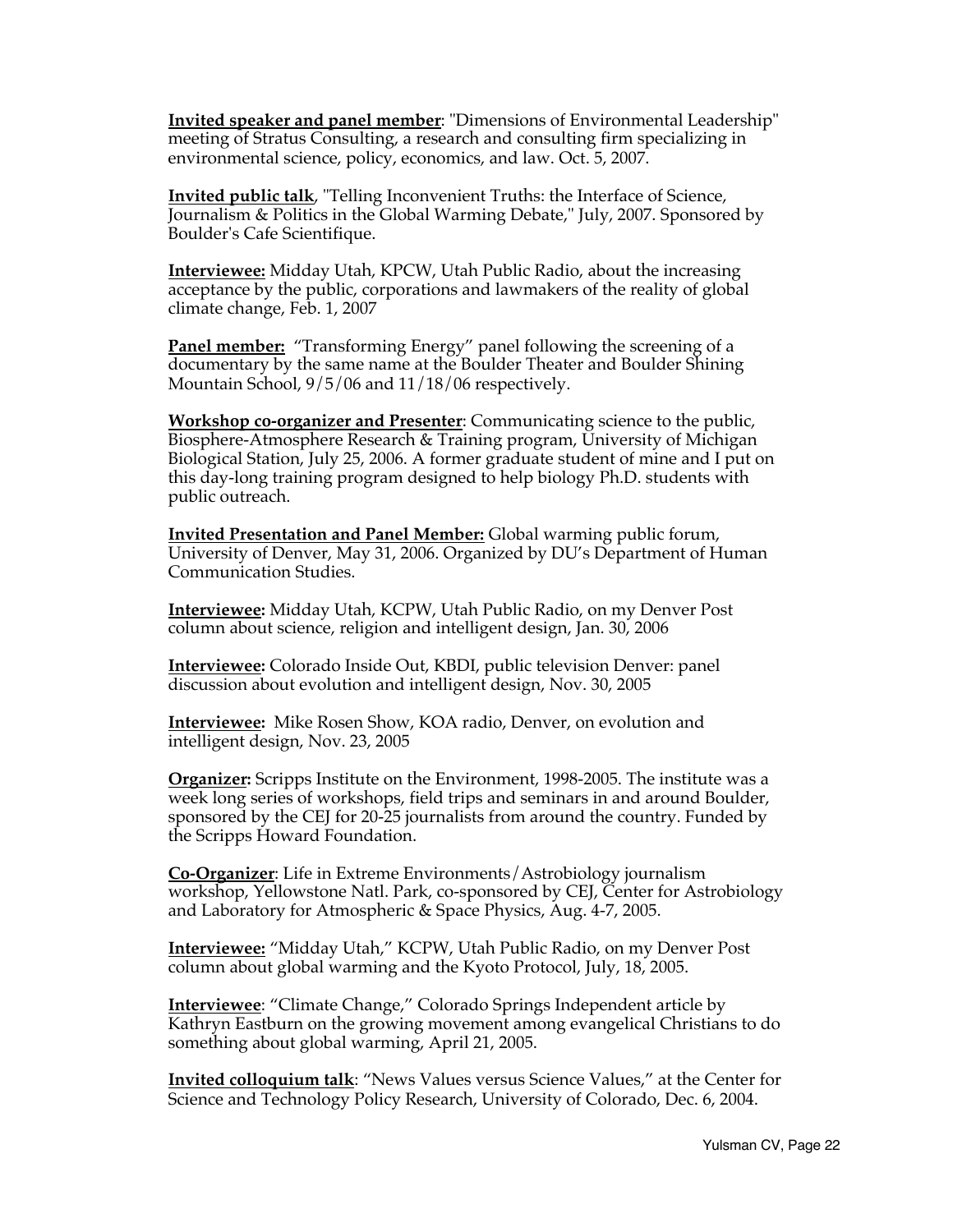**Invited Co-Organizer**: Mars Science Journalist Workshop, co-sponsored by the CEJ, CU Center for Astrobiology and CU's Laboratory for Atmospheric and Space Physics, Dec. 12 and 13, 2003. This workshop for science journalists previewed the upcoming landings on Mars by U.S. robotic spacecraft.

**Invited Organizer:** "Break-Out From the Global Warming Trap: an update from the front lines of science, policy & the media." National Association of Science Writers Workshop, Feb. 13, 2003, at the American Association for the Advancement of Science annual meeting.

**Invited Co-Organizer:** "The Daily Planet: Why the Media Stumble Over the Environment." CIRES Distinguished Lecture by New York Times Science Reporter Andrew Revkin, University of Colorado, Oct. 17, 2002. (Co-organized with Center for Science and Technology Policy Research.)

**Invited participant**: "Workshop on Astrobiology," Denver Museum of Nature and Science, May 21, 2002. Participated in discussions to help the museum plan its first planetarium show for its new space theater (to open Spring 2003).

**Symposium organizer**: "Science & the Media: A Roundtable discussion," University of Colorado, March 11, 2002. Organized and moderated symposium bringing media scholars and journalists together in event sponsored by Carbon, Climate and Society Initiative.

**Interviewee,** "The Meaning of Life," article published in Astrobiology News, a news update section on NASA's National Astrobiology Institute web site, 8/01.

**Invited panelist**: Society of Environmental Journalists, presentation and panel discussion on journalism fellowships for working reporters. 9/99.

**Interviewee**: "Science Profile," Boulder Daily Camera, 6/20/99: Profiled for weekly Camera feature.

**Symposium organizer**: "Environmental Journalism: Beat or Bias?," University of Colorado at Boulder, 10/98. Organized and moderated a public symposium with five working journalists on the nature of environmental journalism.

**Interviewee**: "Cloning More Common Than You Think," The Salt Lake City Tribune, 1/29/98. Quoted in article about media coverage of cloning.

**Interviewee**: "CU holds own meet on global warming," Denver Post, 10/7/97. Quoted in story about Presidential teleconference on global climate change.

**Invited presentation**: "What makes news in science?," at the National Center for Atmospheric Research, 6/97. Presentation at a symposium on science communications for graduate students attending CEDAR atmospheric science workshop.

**Symposium organizer**, "What Makes News In Environmental Science?," University of Colorado, 5/97. Organized and moderated public symposium with four national environmental reporters.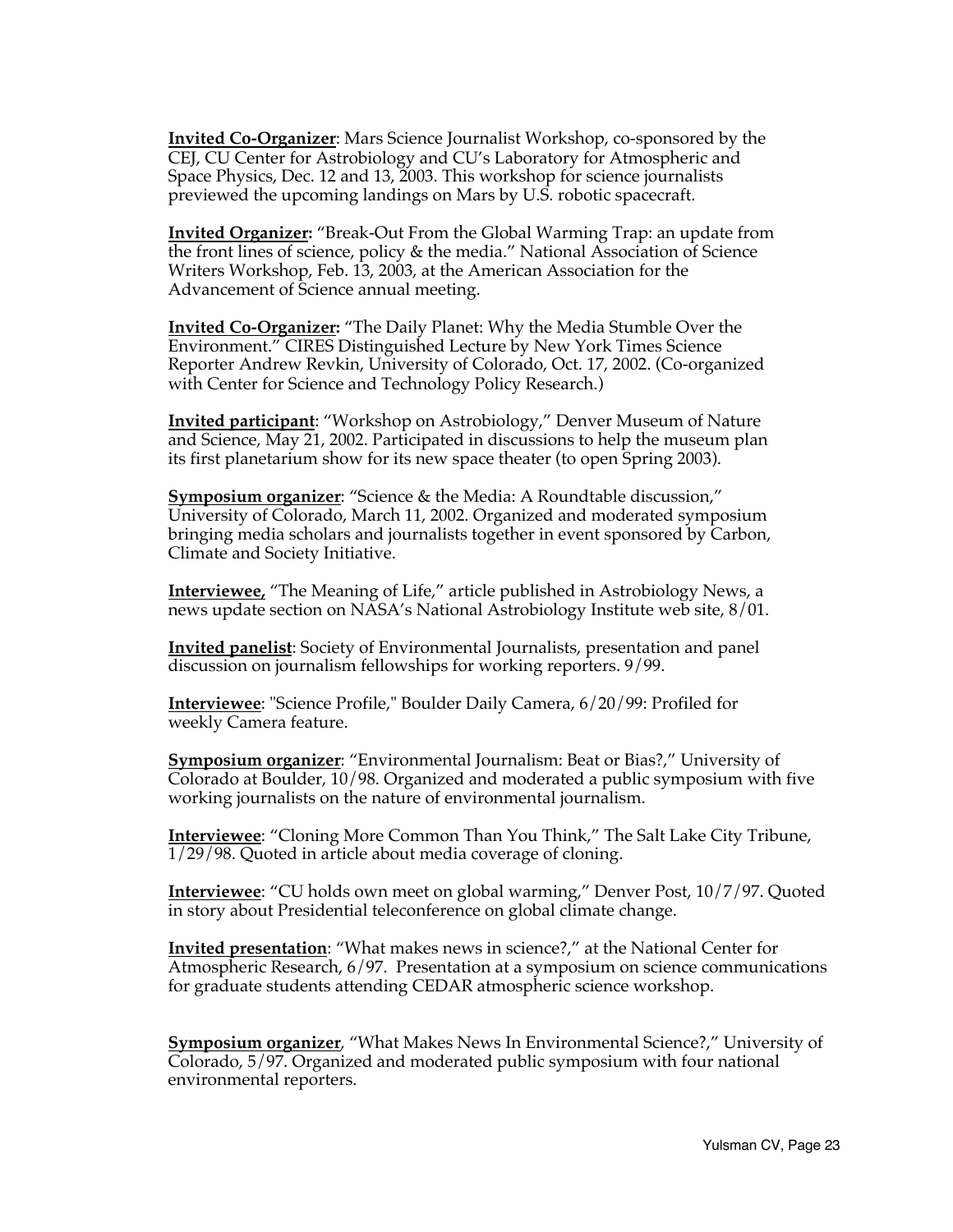# **AWARDS, HONORS & RECOGNITION**

**William R. Payden Award for Faculty Excellence, May 2014**: The \$20,000 award, from a permanent endowment, goes to one faculty member in Journalism & Mass Communication each year for general excellence in research, teaching and service.

**Blog article favorably reviewed**: "Climate Conundrums," in Columbia Journalism Review online, Jan. 10, 2011. My CEJournal article on the state of environmental journalism reviewed favorably in piece by Curtis Brainard on climate coverage. http://bit.ly/gYwvK7

**Blog article favorably reviewed**: "Snow Fights: Storm coverage muddles politics and science," in Columbia Journalism Review online, Feb. 16, 2010. My CEJournal article on N.Y. Times coverage of the science and politics of climate change reviewed favorably by Curtis Brainard. http://bit.ly/b25Wuf

**Feature article favorably reviewed**: "Climate Change 101 — Trio of articles re-cover some global warming basics," in the Columbia Journalism Review online, Dec. 23, 2010. My Climate Central article, "How Will We Know if 2010 Was the Warmest Year on Record," reviewed favorably by Curtis Brainard. http://bit.ly/KZ4nUp

**Notable Article** selection in "Best American Nature and Science Writing 2007, for "Snow Daze" in Audubon magazine.

**Finalist, Colorado Book Awards** for "Origins: the quest for our cosmic roots."

**Positive Book Review** for "Origins: the quest for our cosmic roots," New Scientist magazine. Excerpt: "[the book] will provide the reader with a great breadth of topics, all treated with a depth that I have rarely found in reviewing many astronomy books …" (See http://www.taylorandfrancis.com/books/details/9780750307659/)

**Distinguished Teacher**, awarded by the students of the SJMC, 5/3/99.

# **NON-ACADEMIC POSITIONS HELD**

## **PROFESSIONAL JOURNALISM**

**Contributing Editor, Astronomy Magazine, 6/97 to 9/02**

Wrote feature articles for world's leading astronomy magazine.

#### **Contributing Editor, Earth Magazine, 8/96 to 7/98**

Wrote major features for the only consumer magazine devoted to the science of planet Earth; worked with editorial and art staffs to improve magazine.

#### **Editor-in-Chief, Earth Magazine, 5/92 to 8/96**

Directed all editorial aspects of this bimonthly consumer magazine devoted to the science of our planet. Hired and supervised all editorial staff.

*Editorial duties*: Conceived magazine's editorial mission, article ideas, new areas of coverage; assigned stories, oversaw assignments by other editors;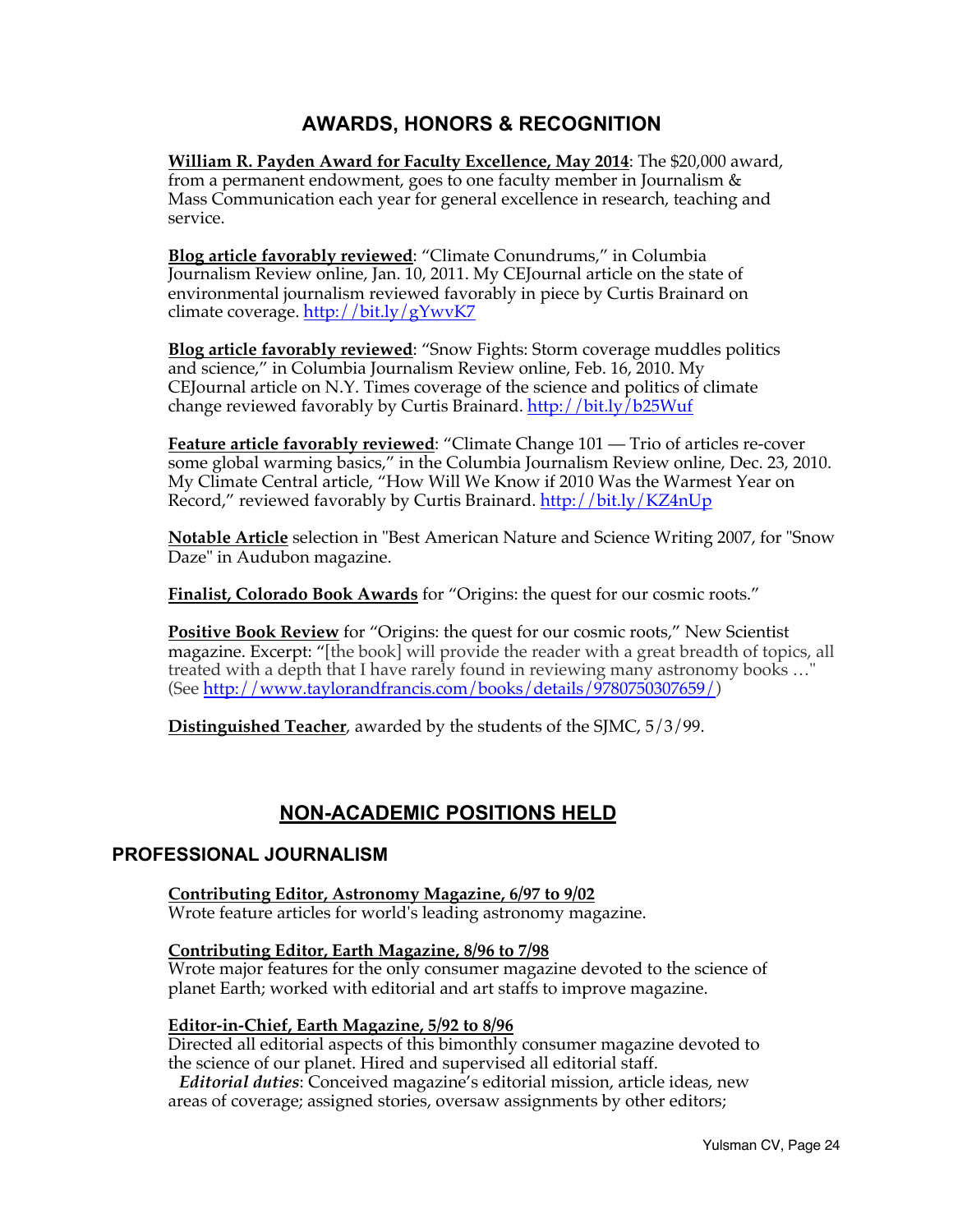reviewed incoming manuscripts; edited, wrote and rewrote features; wrote editorials; oversaw layout and design of magazine; top edited articles.

*Administrative and managerial duties*: Prepared and oversaw budgets; wrote job descriptions; worked with circulation, advertising sales, creative services and administration departments on business aspects and sales and marketing of *Earth* magazine.

#### **Desk Editor, Medical Tribune Company, 4/91 - 4/92**

Edited, rewrote and wrote articles for the *Medical Tribune News Service*, a joint venture with the *N.Y. Times News Service* that provided daily medical news copy to news outlets worldwide; supervised staff reporters in New York and Washington; with BBC, developed pilot daily medical news show for television.

#### **Desk Editor, New York Times Magazine Part 2, 3/89 - 4/91**

Edited, wrote and rewrote articles, generated story ideas, conceived graphics for articles, wrote headlines and captions.

#### **Contributing Editor, Self Magazine, 8/88 - 3/89**

Retained by Condé Nast Publications to improve and professionalize coverage of medicine and psychology; edited medical news section; assigned, wrote and edited features and news stories.

#### **Contributing Editor, American Health Magazine, 1/86 - 3/87**

Assigned, wrote and edited news and features; oversaw medical news section.

#### **Freelance Writer, 8/85 - 4/91**

Wrote on science, environment, technology, medicine, health and fitness for leading publications, including New York Times, Newsday, Discover, American Health, McCalls, Travel & Leisure.

#### **Contributing Editor, Science Digest Magazine, 8/85 - 8/86**

Wrote features and news articles.

#### **Senior Writer, Science Digest Magazine, 1/84 - 8/85**

Wrote and edited features, investigative pieces and news articles.

#### **News Editor, Science Digest Magazine, 6/80 - 1/84**

Responsible for news content of magazine; oversaw 16-page science news section; supervised four staffers and 15 regular contributors; assigned, wrote and edited articles and special sections.

## **LEGAL CONSULTING**

**Expert Witness, Spring 2000**: Retained by Petrie, Bauer, Vriesman & Hecht LLP to offer expert testimony about the magazine industry.

## **PUBLIC POLICY**

**Investigator, New York State Assembly Committee on Oversight and Investigations, 12/78 - 8/79**